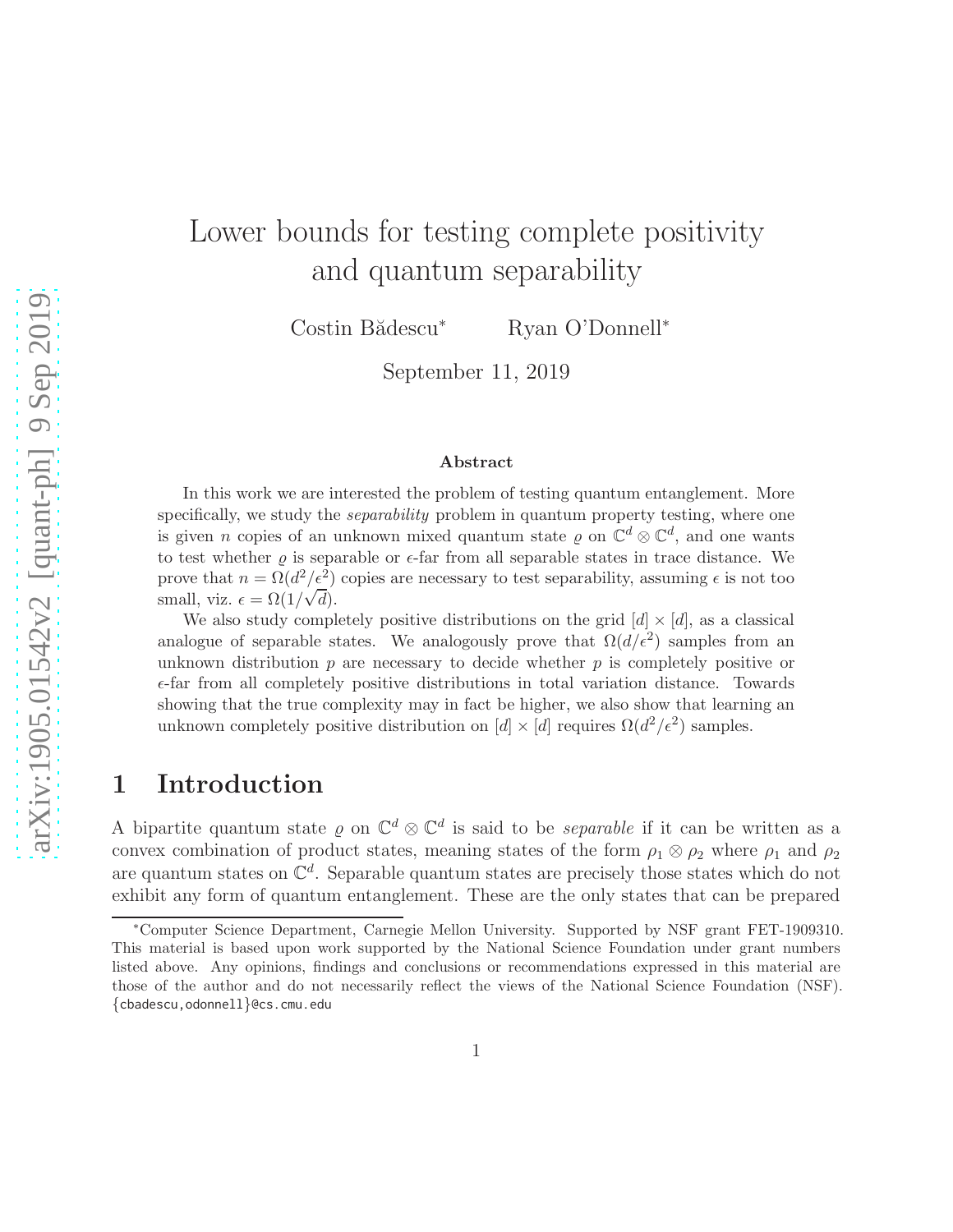<span id="page-1-0"></span>by separated parties who can only share classical information. Understanding the general structure and properties of the set of separable states in higher dimensions is a difficult problem and is the subject of much ongoing research. For instance, deciding whether a given  $d^2 \times d^2$  matrix represents a separable state on  $\mathbb{C}^d \otimes \mathbb{C}^d$  – also known as the *separability* problem in the quantum literature – is NP-hard  $[Gur04]$ . In this work, we study the following property testing version of the separability problem:

Provided unrestricted measurement access to n copies of an unknown quantum state  $\varrho$  on  $\mathbb{C}^d \otimes \mathbb{C}^d$ , decide with high probability if  $\varrho$  is separable or  $\epsilon$ -far from all separable states in trace distance.

The ultimate goal is to determine the number of copies of  $\rho$  that is necessary and sufficient to solve the problem, up to constant factors, as a function of d and  $\epsilon$ .

By estimating (i.e., fully learning)  $\rho$  using recent algorithms for quantum state tomography [\[HHJ](#page-18-1)<sup>+</sup>16,[OW16\]](#page-18-2) and checking if the estimate is sufficiently close to a separable state, this problem can be solved using  $O(d^4/\epsilon^2)$  copies of  $\varrho$ . In this paper, we prove a lower bound, showing that  $\Omega(d^2/\epsilon^2)$  copies of  $\varrho$  are necessary when  $\epsilon = \Omega(1/\sqrt{d})$ ; this reaches a lower bound of  $\Omega(d^3)$  for  $\epsilon = \Theta(1/\sqrt{d})$ . Closing the gap between the known bounds seems like a difficult problem, and we have no particularly strong feeling about whether the tight bound is the upper bound, the lower bound, or something in between. (Indeed, at least one paper [\[AS17a\]](#page-17-0) contains some evidence that  $\Theta(d^3)$  might be the true complexity for constant  $\epsilon$ .)

Given the difficulty of closing the gap, we have sought a classical analogue of the separability testing problem to try as a first step. Analogies between quantum states and classical probability distributions have proven to be a helpful source of inspiration throughout quantum theory. Unfortunately, entanglement is understood to be a purely quantum phenomenon; every finitely-supported discrete distribution can be expressed as a convex combination of product point distributions, so there are no "entangled" distributions. But motivated by the characterization of separable quantum states using symmetric extensions and the quantum de Finetti theorem [\[DPS04\]](#page-17-1), we propose as a kind of analogue the study of mixtures of i.i.d. bivariate distributions, which arise in the classical de Finetti theorem. Doherty et al. [\[DPS04\]](#page-17-1) used the quantum de Finetti theorem to show that a quantum state  $\varrho$  on  $\mathbb{C}^d \otimes \mathbb{C}^d$  is separable (i.e. a mixture of product states) if and only if  $\varrho$  has a symmetric extension to  $\mathbb{C}^d \otimes (\mathbb{C}^d)^{\otimes k}$ for any positive integer  $k$ . Somewhat analogously, the classical de Finetti theorem states that a sequence of real random variables is a mixture of i.i.d. sequences of random variables if and only if it is exchangeable [\[Dia77\]](#page-17-2).

We call distributions which are mixtures of i.i.d. bivariate distributions *completely posi*tive, due to their connection with completely positive matrices. We show that, given sample access to an unknown distribution p over  $[d] \times [d]$ , at least  $\Omega(d/\epsilon^2)$  samples are necessary to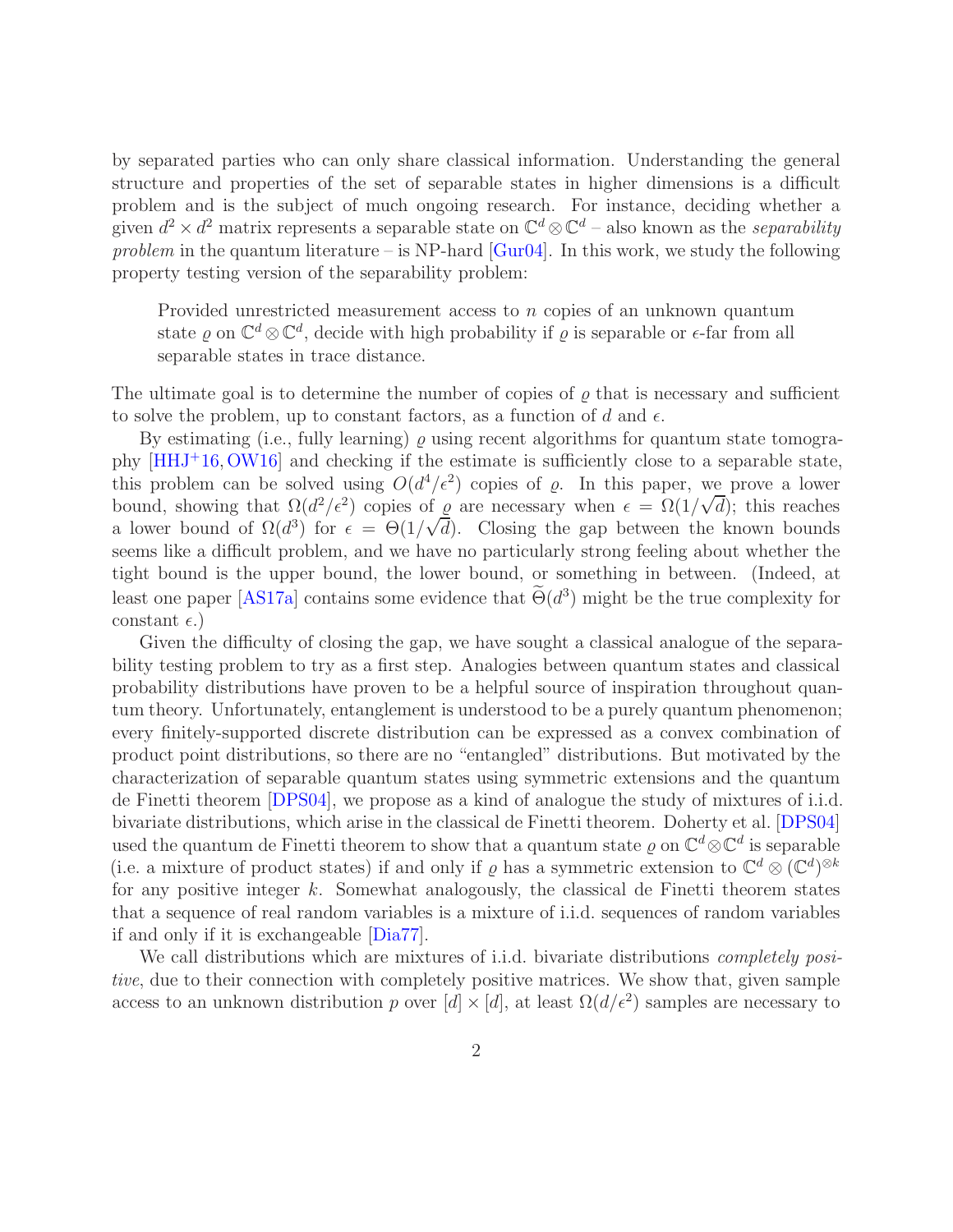<span id="page-2-0"></span>decide with high probability if p is completely positive or  $\epsilon$ -far from all completely positive distributions in total variation distance. Our proof is a generalization of Paninski's lower bound for testing if a distribution is uniform [\[Pan08\]](#page-18-3).

Regarding upper bounds, one can again get a trivial upper bound of  $O(d^2/\epsilon^2)$  samples for testing complete positivity, simply by fully estimating p to  $\epsilon$ -accuracy in total variation distance. We again do not know how to close the gap between  $\Omega(d/\epsilon^2)$  and  $O(d^2/\epsilon^2)$ , but we present evidence that the upper bound may be the true complexity. Specifically, a common strategy for trying to test a family  $D$  of distributions is to solve the problem of *learning* an unknown distribution promised to be in  $D$ . We show that learning a completely positive distribution on  $[d] \times [d]$  to accuracy  $\epsilon$  requires  $\Omega(d^2/\epsilon^2)$  samples. On the other hand, we are not able to show an analogous improved lower bound for learning separable quantum states.

#### 1.1 Previous work

The property testing version of the separability problem, as defined above, appears in [\[MdW16\]](#page-18-4), where a lower bound of  $\Omega(d^2)$  is proven for constant  $\epsilon$ . As in [\[MdW16\]](#page-18-4), our proof also reduces the problem of testing if a state is separable to the problem of testing if a state is the maximally mixed state. However, we do not pass through the notion of entanglement of formation, as [\[MdW16\]](#page-18-4) does, and instead rely on results about the convex structure of the set of separable states. This approach yields a more direct proof that certain random states are w.h.p. far from separable, which allows us to take advantage of a lower bound from [\[OW15\]](#page-18-5) (see [Theorem 4.1\)](#page-13-0).

We believe that the separability testing problem has seen further study, but that there has been a lack of results due to its difficulty. There is a very extensive literature on the subject of entanglement detection (see e.g. [\[GT09,](#page-18-6)[HHHH09\]](#page-18-7)), which is concerned with establishing different criteria for detecting or verifying entanglement. However, it is not obvious how these results can be applied in the property testing setting. In particular, few of these criteria are specifically concerned with states that are far from separable in trace distance and many only apply to certain restricted classes of quantum states.

As regards our classical analogue – testing if a bipartite distribution is completely positive (mixture of i.i.d.) – we are not aware of previous work in the literature. The proof of our  $\Omega(d/\epsilon^2)$  lower bound is inspired by, and generalizes, Paninski's lower bound for testing if a distribution is uniform [\[Pan08\]](#page-18-3). The proof of our tight  $\Omega(d^2/\epsilon^2)$  lower bound for learning completely positive distributions uses the Fano inequality method.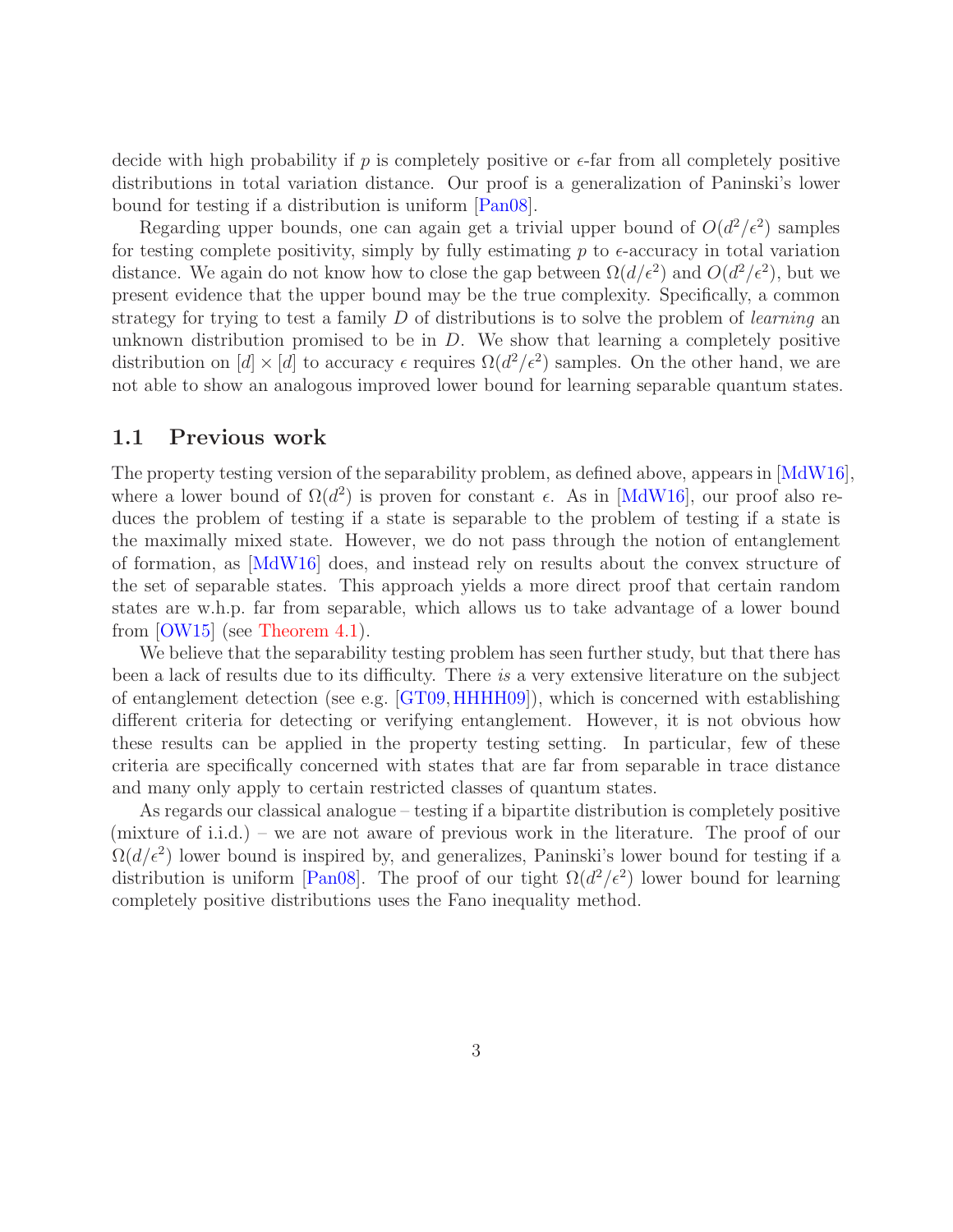#### <span id="page-3-4"></span>1.2 Outline

In [Section 2](#page-3-0) we cover background material on completely positive distributions, quantum states and separability, and the property testing framework that our results are concerned with. In [Section 3,](#page-7-0) we prove that testing if a distribution p on  $[d] \times [d]$  is completely positive or  $\epsilon$ -far from all completely positive distributions in total variation distance requires  $\Omega(d/\epsilon^2)$  samples from p; we also prove that learning completely positive distributions requires  $\Omega(d^2/\epsilon^2)$  samples. Finally, in [Section 4,](#page-13-1) we show that testing if a quantum state  $\varrho$ on  $\mathbb{C}^d \otimes \mathbb{C}^d$  is separable or  $\epsilon$ -far from all separable states in trace distance requires  $\Omega(d^2/\epsilon^2)$ copies of  $\varrho$  when  $\epsilon = \Omega(1/\sqrt{d}).$ 

### <span id="page-3-0"></span>2 Preliminaries

This section covers the mathematical background and notation used in the rest of the paper.

### 2.1 Completely positive distributions

There is a well-developed theory of completely positive and copositive matrices (see e.g. [\[GM12,](#page-17-3) Chapter 7]). In this section, we review some known material.

Let d be a positive integer. We consider distributions over the grid  $[d]^2 = [d] \times [d] =$  $\{(1, 1), (1, 2), \ldots, (d, d)\}\$  which we represent as matrices  $A \in \mathbb{R}^{d \times d}$  with  $A_{ij}$  being the probability of sampling  $(i, j)$ .

**Example 2.1.** If  $p \in \mathbb{R}^d$  is a distribution on  $[d] = \{1, \ldots, d\}$  represented as a column vector, then  $pp^{\mathsf{T}}$  is the natural i.i.d. product probability distribution on  $[d] \times [d]$  derived from p, with  $p_i p_j$  being the probability of sampling  $(i, j)$ .

<span id="page-3-2"></span>**Definition 2.2.** A matrix  $A \in \mathbb{R}^{d \times d}$  is *completely positive* (CP) if there exist vectors  $v_1, \ldots, v_k \in \mathbb{R}^d_{\geq 0}$  with nonnegative entries such that A can be expressed as a convex combination of their projections  $v_1v_1^{\mathsf{T}}$  $\overline{v}_1^{\mathsf{T}}, \ldots, v_k v_k^{\mathsf{T}}$  $\overline{k}$ , viz.

<span id="page-3-1"></span>
$$
A = \sum_{i=1}^{k} c_i v_i v_i^{\mathsf{T}}
$$
 (1)

for some nonnegative real numbers  $c_1, \ldots, c_k \in \mathbb{R}$  with  $c_1 + \cdots + c_k = 1$ .

A distribution on  $[d]^2$  represented as a matrix A is *completely positive* if A is a CP matrix.

<span id="page-3-3"></span>**Remark 2.3.** For a CP distribution A, the vectors  $v_i$  in [Equation \(1\)](#page-3-1) may be taken to be probability distributions, since one can replace  $v_i$  by  $v_i/||v_i||_1$  and  $c_i$  by  $c_i||v_i||_1^2$ . Thus, CP distributions are precisely the mixtures of i.i.d. distributions.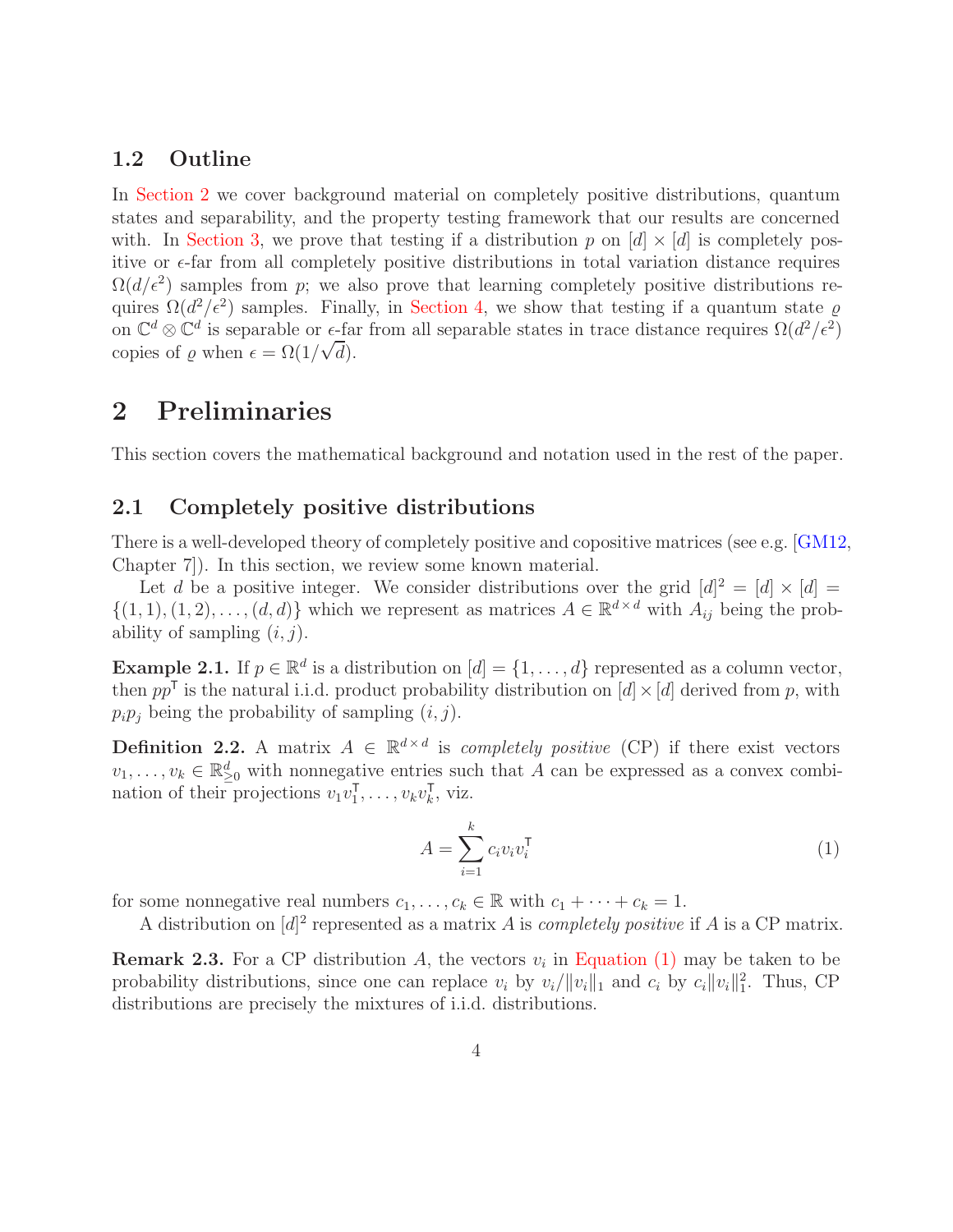<span id="page-4-0"></span>It follows immediately from [Definition 2.2](#page-3-2) that a CP matrix A satisfies three basic properties:

- (i) A is symmetric  $(A^{\mathsf{T}} = A)$ ,
- (ii)  $A_{ij} \geq 0$  for all  $i, j \in [d]$ , and
- (iii) A is positive semidefinite (PSD), denoted  $A \geq 0$ .

A matrix satisfying these three properties is called *doubly nonnegative*. However, if  $d \geq 5$ , then there exist doubly nonnegative matrices which are not completely positive [\[MM62\]](#page-18-8).

**Example 2.4.** Let J denote the  $d \times d$  matrix with  $J_{ij} = 1$  for all  $i, j \in [d]$  and let Unif<sub>d</sub><sup>2</sup> =  $J/d^2$  denote the uniform distribution on  $[d]^2$ . Since  $\text{Unif}_{d^2} = \left(\frac{1}{d}, \ldots, \frac{1}{d}\right)$  $\frac{1}{d}$ ) $(\frac{1}{d}, \ldots, \frac{1}{d})$  $\frac{1}{d}$ )<sup>T</sup>, the uniform distribution on  $[d]^2$  is completely positive.

Let  $\text{CP}_d$  denote the set of completely positive  $d \times d$  matrices and let  $\text{CPD}_d$  denote its subset of completely positive distributions on  $[d]^2$ . It is well known that  $\mathbb{CP}_d$  is a cone and that its dual cone consists of *copositive* matrices, i.e. matrices M such that  $x^{\mathsf{T}} M x \geq 0$  for all nonnegative vectors  $x \in \mathbb{R}_{\geq 0}^d$ . Thus, by cone duality, if  $B \notin \mathbb{CP}_d$  is a non-CP matrix, then there exists a copositive matrix W such that  $tr(AW) \geq 0$  for all  $A \in \mathbb{CP}_d$  and  $tr(BW) < 0$ . This result yields witnesses certifying nonmembership in  $\text{CPD}_d$ . However, its usefulness is limited by the fact that it provides no quantitative information about how far a nonmember A is from the set  $\text{CPD}_d$ .

In what follows, we interpret distributions on  $[d]^2$  as weighted directed graphs with selfloops and obtain a sufficient condition for a distribution to be  $\epsilon$ -far in total variation distance from  $\text{CPD}_d$  in terms of the maximum value of a cut in the corresponding graph.

We interpret a distribution A on  $[d]^2$  as a weighted directed graph G with vertices  $V(G)$  = [d] and edges

$$
E(G) = \{(i, j) \in [d]^2 \mid A_{ij} > 0\}.
$$

A cut  $x \in {\pm 1}^d$  in G is a bipartition of the vertices  $V(G) = E_1 \cup E_2$  with  $E_1 = \{i \in [d] \mid$  $x_i < 0$  and  $E_2 = \{i \in [d] \mid x_i > 0\}$ . The total weight of edges cut by this bipartition is

$$
\sum_{(i,j)\in[d]^2} \frac{1-x_ix_j}{2}A_{ij} = \mathop{\mathbf{E}}_{(i,j)\sim A} \frac{1-x_ix_j}{2} = \frac{1}{2} - \frac{1}{2} \mathop{\mathbf{E}}_{(i,j)\sim A} x_ix_j = \frac{1}{2} - \frac{1}{2}x^{\mathsf{T}}Ax.
$$

In particular, if  $A = pp^{\mathsf{T}}$  with  $p \in \mathbb{R}^d$ , then

$$
x^{\mathsf{T}}Ax = x^{\mathsf{T}}pp^{\mathsf{T}}x = (x^{\mathsf{T}}p)^2 \ge 0.
$$

By [Remark 2.3,](#page-3-3) a CP distribution is a convex combination of matrices of the form  $pp<sup>T</sup>$ . Thus, the following holds: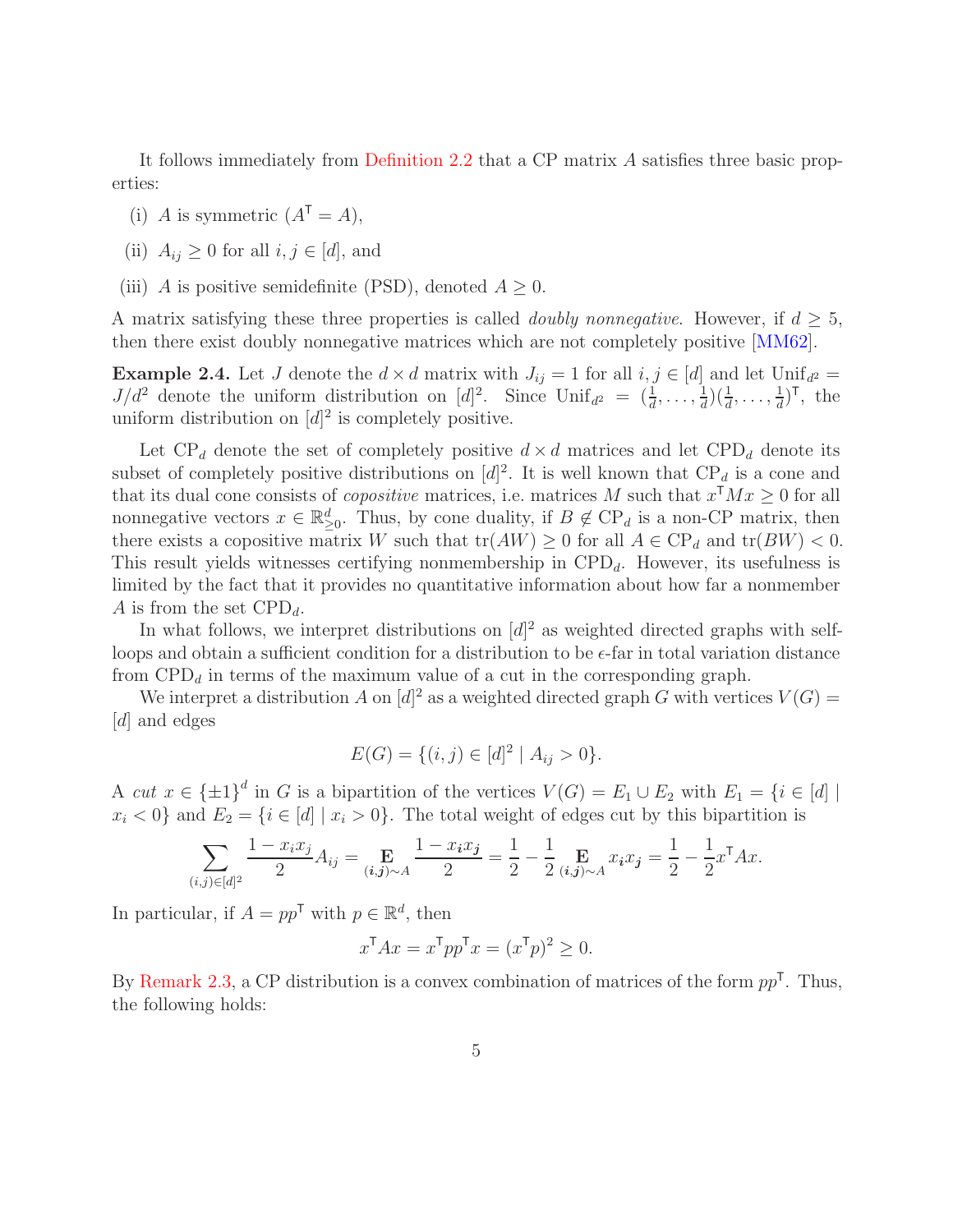<span id="page-5-1"></span>**Proposition 2.5.** If A is a CP distribution, then the total weight of a cut in the graph represented by A is at most  $\frac{1}{2}$ .

This fact allows us to prove the following result which gives a sufficient condition for a distribution to be  $\epsilon$ -far from all CP distributions in  $\ell^1$  distance. (The matrix norms in the following are entrywise.)

<span id="page-5-0"></span>**Proposition 2.6.** Let A be a distribution on  $[d]^2$ . If there exists a cut  $x \in {\pm 1}^d$  with  $x^T Ax \le -\epsilon$ , then  $||B - A||_1 \ge \epsilon$  for all  $B \in \text{CPD}_d$ .

*Proof.* Let  $B \in \text{CPD}_d$  be arbitrary. By Hölder's inequality, for all  $U \in \mathbb{R}^{d \times d}$  with  $||U||_{\infty} = 1$ ,

$$
||B - A||_1 \ge \text{tr}(U^{\mathsf{T}}(B - A)) = \text{tr}(U^{\mathsf{T}}B) - \text{tr}(U^{\mathsf{T}}A).
$$

Let  $U = xx^{\mathsf{T}}$ . Since  $x^{\mathsf{T}} Bx \geq 0$  and  $tr(U^{\mathsf{T}} A) = x^{\mathsf{T}} Ax \leq -\epsilon$ ,

$$
||B - A||_1 \ge x^{\mathsf{T}} Bx - x^{\mathsf{T}} Ax \ge \epsilon.
$$

#### 2.2 Quantum states and separability

This section serves as a brief introduction to quantum states and separability. For a more comprehensive introduction, see e.g. [\[Wat18\]](#page-18-9).

We work over  $\mathbb C$  and use bra–ket notation to denote vectors in  $\mathbb C^d$ , viz. for all vectors  $x, y \in \mathbb{C}^d$  and matrices  $A \in \mathbb{C}^{d \times d}$ ,  $|x\rangle = x$ ,  $\langle x | = x^{\dagger} = \bar{x}^{\dagger}$ ,  $\langle x \otimes y | = \langle x | \otimes \langle y |, |x \otimes y \rangle = |x \rangle \otimes |y \rangle$ ,  $\langle x|y\rangle = x^{\dagger}y, |x\rangle\langle y| = xy^{\dagger}$ , and  $\langle x|A|y\rangle = x^{\dagger}Ay$ .

**Definition 2.7.** A quantum state  $\rho$  on  $\mathbb{C}^d$  is a positive semidefinite matrix  $\rho \in \mathbb{C}^{d \times d}$  with  $tr(\rho) = 1$ . A measurement is a set  $\{E_1, \ldots, E_k\}$  of positive semidefinite matrices on  $\mathbb{C}^d$  with  $E_1 + \cdots + E_k = \mathbb{1}$ , where  $\mathbb{1}$  denotes the identity matrix.

Let  $\rho$  and  $\{E_1, \ldots, E_k\}$  be as in the definition above and let  $p_i = \text{tr}(\rho E_i)$  for  $i = 1, \ldots, k$ . Since  $\rho$  and the  $E_i$  are PSD,  $p_i \geq 0$  for all  $i = 1, \ldots, k$ , and

$$
p_1 + \cdots + p_k = \text{tr}(\rho E_1) + \cdots + \text{tr}(\rho E_k) = \text{tr}(\rho (E_1 + \cdots + E_k)) = \text{tr}(\rho) = 1.
$$

Hence,  $(p_1, \ldots, p_k)$  is a distribution on [k]. Applying the measurement  $\{E_1, \ldots, E_k\}$  to the quantum state  $\rho$  yields outcome  $i \in [k]$  with probability  $p_i = \text{tr}(\rho E_i)$ .

**Example 2.8.**  $\frac{1}{d}$  is a quantum state on  $\mathbb{C}^d$  called the *maximally mixed state*; it is analogous to the uniform distribution on [d].

**Definition 2.9.** A state of the form  $\rho = |x\rangle\langle x|$  for some  $x \in \mathbb{C}^d$  is called a *pure* state.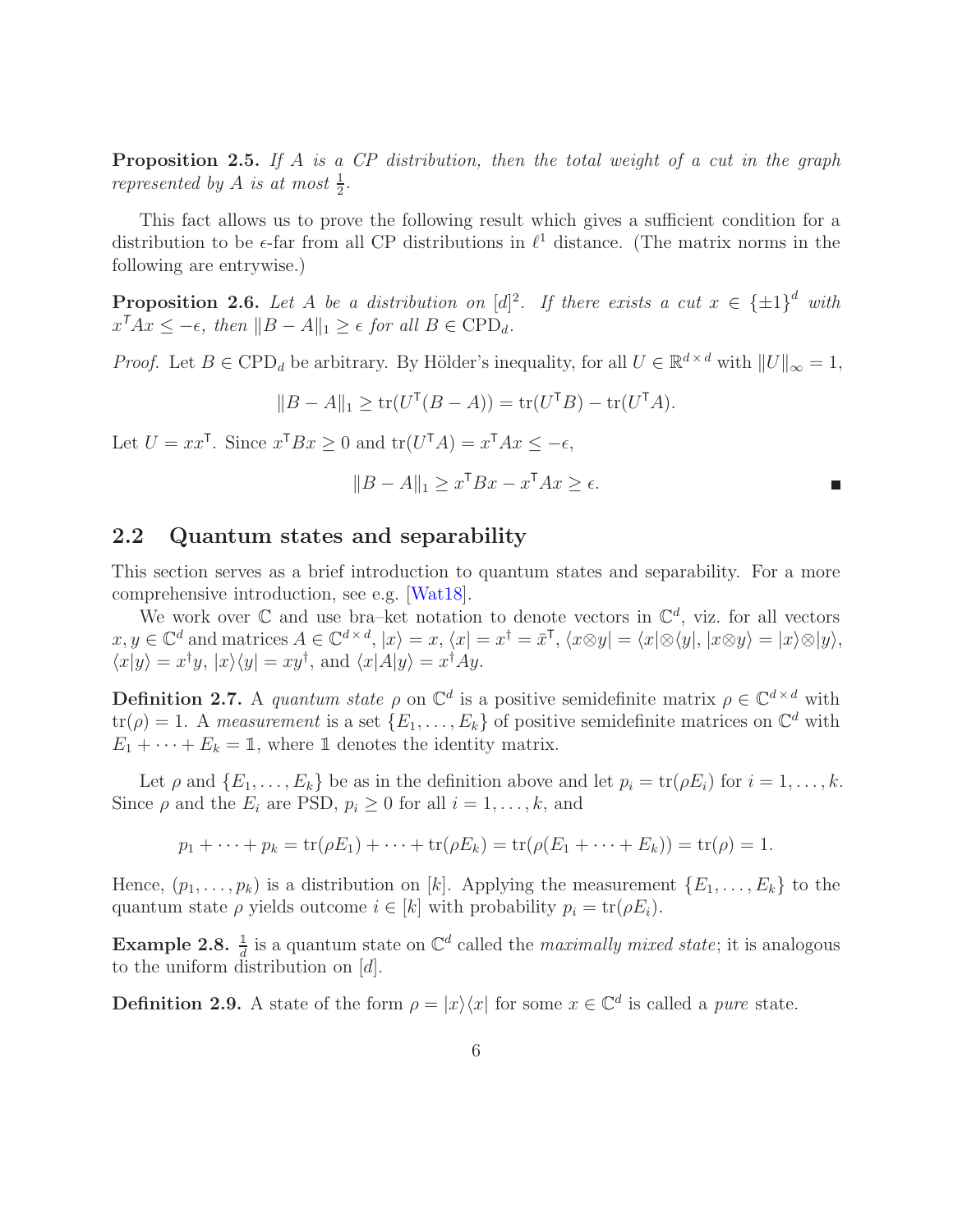<span id="page-6-0"></span>Given quantum states  $\rho$  and  $\sigma$  on  $\mathbb{C}^d$ , the tensor product  $\rho \otimes \sigma$  is a quantum state on  $\mathbb{C}^d \otimes \mathbb{C}^d$ . If  $\rho$  and  $\sigma$  represent the individual states of two isolated particles, then  $\rho \otimes \sigma$  is the state of the physical system comprising both particles. Thus, the system composed of  $n$ identical copies of the state  $\rho$  is represented as the state  $\rho^{\otimes n}$  on  $(\mathbb{C}^d)^{\otimes n}$ .

**Definition 2.10.** A quantum state  $\varrho$  on  $\mathbb{C}^d \otimes \mathbb{C}^d$  is *separable* if  $\varrho$  can be expressed as a convex combination of product states, viz.

$$
\varrho=\sum_{i=1}^k c_i\rho_i\otimes\sigma_i,
$$

where  $\rho_i$  and  $\sigma_i$  are states on  $\mathbb{C}^d$  for  $i = 1, \ldots, k$  and  $c_1, \ldots, c_k \in \mathbb{R}_{\geq 0}$  satisfy  $c_1 + \ldots + c_k = 1$ . Thus, the physical system represented by  $\varrho$  may be regarded as being in the state  $\rho_i \otimes \sigma_i$ with probability  $c_i$ .

A state that is not separable is called entangled.

**Example 2.11.** Since  $\frac{1}{d^2} = \frac{1}{d} \otimes \frac{1}{d}$ , the maximally mixed state is separable.

**Definition 2.12.** Let Sep denote the set of separable states on  $\mathbb{C}^d \otimes \mathbb{C}^d$  and let  $\text{Sep}_{\pm}$  denote its cylindrical symmetrization (cf. [\[AS17b,](#page-17-4) p. 81]), viz.  $\text{Sep}_{\pm} = \text{conv}(\text{Sep}\cup(-\text{Sep})$ , where  $conv(E)$  denotes the convex hull of the set E.

Similar to the duality between completely positive and copositive matrices, the set Sep generates a cone of separable operators whose dual is the cone of block-positive operators (see e.g. [\[AS17b\]](#page-17-4)). A block-positive operator acts as an entanglement witness certifying that a given quantum state is not separable. Thus, [Proposition 4.5](#page-14-0) in [Section 4](#page-13-1) is comparable to [Proposition 2.6](#page-5-0) in that it describes witnesses certifying that a quantum state is not just entangled but actually  $\epsilon$ -far from all separable states in trace distance.

#### 2.3 The property testing framework

In the property testing model, we have a set  $\mathcal O$  of objects and also a distance function dist :  $\mathcal{O} \times \mathcal{O} \to \mathbb{R}$ . A property P is a subset of  $\mathcal{O}$  and the distance between an object  $x \in \mathcal{O}$ and the property P is defined by  $dist(x, \mathcal{P}) = inf_{y \in \mathcal{P}} dist(x, y)$ . An algorithm T is said to test P if, given some type of access to  $x \in \mathcal{O}$  (e.g. independent samples or identical copies), T accepts x w.h.p. when  $x \in \mathcal{P}$  and T rejects x w.h.p. when  $dist(x, \mathcal{P}) \geq \epsilon$ .

In [Section 3,](#page-7-0)  $\mathcal O$  is the set of distributions on  $[d] \times [d]$ , dist is the total variation distance, and  $\mathcal{P} = \text{CPD}_d \subseteq \mathcal{O}$  is the set of CP distributions. Given samples  $x_1, \ldots, x_n$  from a distribution p on  $[d]^2$ , a testing algorithm  $\mathcal T$  for  $\text{CPD}_d$  satisfies

$$
p \in \text{CPD}_d \implies \mathbf{P}[\mathcal{T}(\boldsymbol{x}_1,\ldots,\boldsymbol{x}_n) \text{ accepts}] \geq \frac{2}{3},
$$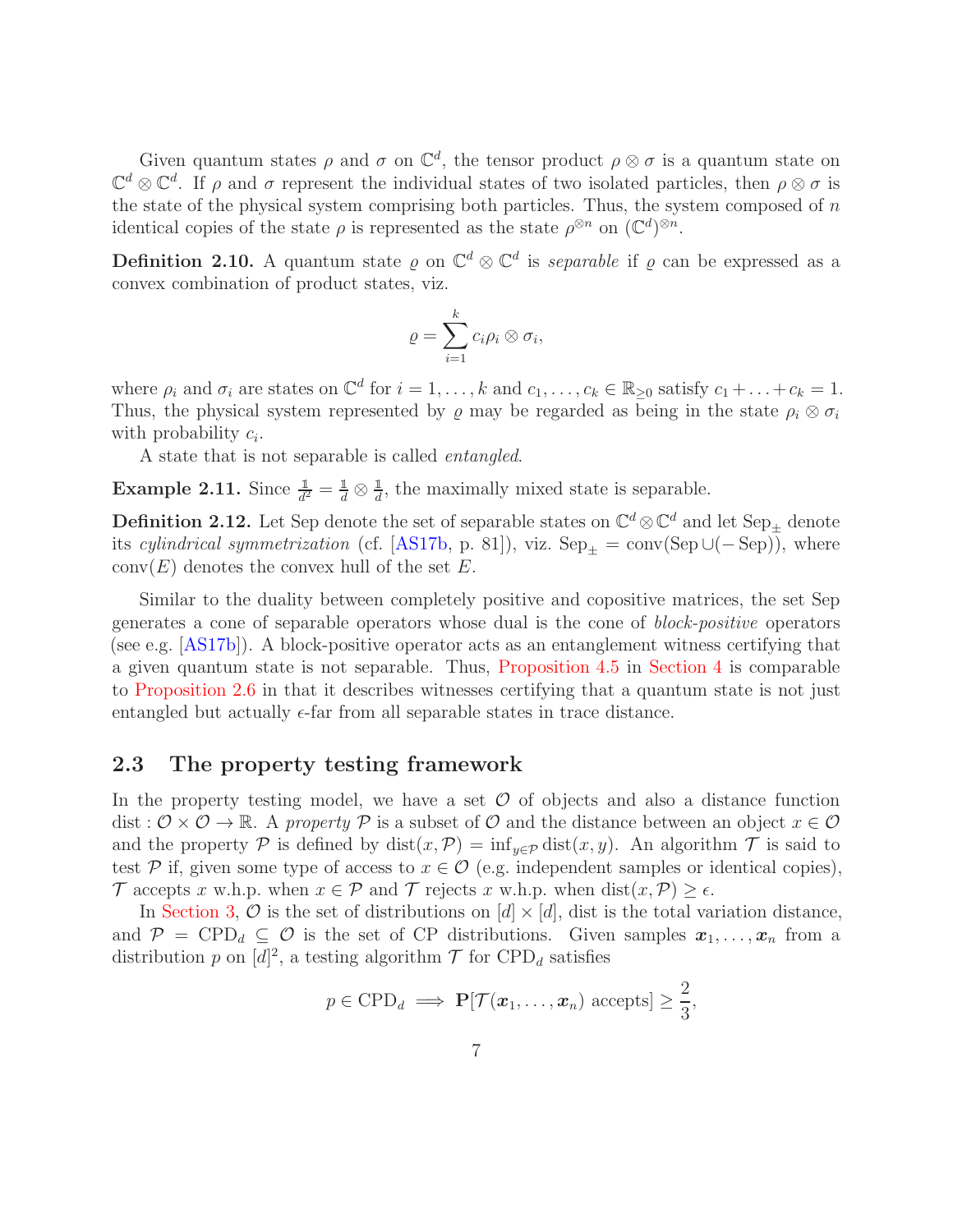$$
p \in \text{far from } \text{CPD}_d \implies \mathbf{P}[\mathcal{T}(\boldsymbol{x}_1,\ldots,\boldsymbol{x}_n) \text{ accepts}] \leq \frac{1}{3}.
$$

In [Section 4,](#page-13-1)  $\mathcal O$  is the set of quantum states on  $\mathbb C^d \otimes \mathbb C^d$ ,  $dist(\varrho, \sigma) = \frac{1}{2} ||\varrho - \sigma||_1$  is the trace distance between quantum states, and  $\mathcal{P} = \text{Sep}$  is the set of separable states on  $\mathbb{C}^d \otimes \mathbb{C}^d$ . Given measurement access to n copies  $\varrho^{\otimes n}$  of a state  $\varrho \in \mathbb{C}^d \otimes \mathbb{C}^d$ , a testing algorithm for Sep is a two-outcome measurement  $\{E_0, E_1\}$  on  $(\mathbb{C}^d)^{\otimes n}$  satisfying:

$$
\varrho \in \text{Sep} \implies \text{tr}(E_1 \varrho^{\otimes n}) = 1] \ge \frac{2}{3},
$$
  

$$
\varrho \in \text{far from } \text{Sep} \implies \text{tr}(E_1 \varrho^{\otimes n}) = 1] \le \frac{1}{3}.
$$

### <span id="page-7-0"></span>3 Testing complete positivity

Let d be a positive integer. If d is odd, we can reduce to the case of  $d-1$  by using distributions that don't involve outcome  $d \in [d]$ , and the asymptotics of  $\Omega(d/\epsilon^2)$  remain unchanged. Hence we may assume, without loss of generality, that  $d$  is even.

We begin by defining a family of distributions on  $[d]^2$  which are  $\epsilon$ -far from CPD<sub>d</sub>. Let  $S \subseteq [d]$  be a subset of size  $|S| = \frac{d}{2}$  $\frac{d}{2}$ . Thus,  $|S^c| = \frac{d}{2}$  $\frac{d}{2}$  and

$$
|S \times S^{\mathsf{c}} \cup S^{\mathsf{c}} \times S| = |S \times S^{\mathsf{c}}| + |S^{\mathsf{c}} \times S| = \frac{d^2}{2}.
$$

Let  $\phi_S : [d]^2 \to \mathbb{R}$  be the function defined by

$$
\phi_S(x) = \begin{cases} 1 + \epsilon, & x \in S \times S^c \cup S^c \times S \\ 1 - \epsilon, & \text{otherwise.} \end{cases}
$$

Hence,

$$
\underset{x \in [d]^2}{\text{avg }} \phi_S(x) = \frac{1}{d^2} \left( \frac{d^2}{2} (1 + \epsilon) + \frac{d^2}{2} (1 - \epsilon) \right) = 1.
$$

So we may think of  $\phi_S$  as a density function with respect to the uniform distribution on  $[d]^2$ .

Let  $x \in {\pm 1}^d$  be defined as follows: for all  $i \in [d]$ , if  $i \in S$ , then  $x_i = 1$ , otherwise  $x_i = -1$ . Let  $A^S$  be the matrix defined by  $A^S_{ij} = \phi_S((i,j))/d^2$ . Thus,  $A^S$  is a symmetric distribution on  $[d]^2$  and x is a cut. The total weight of this cut is

$$
\frac{d^2}{2} \cdot \frac{1+\epsilon}{d^2} = \frac{1}{2} + \frac{\epsilon}{2}.
$$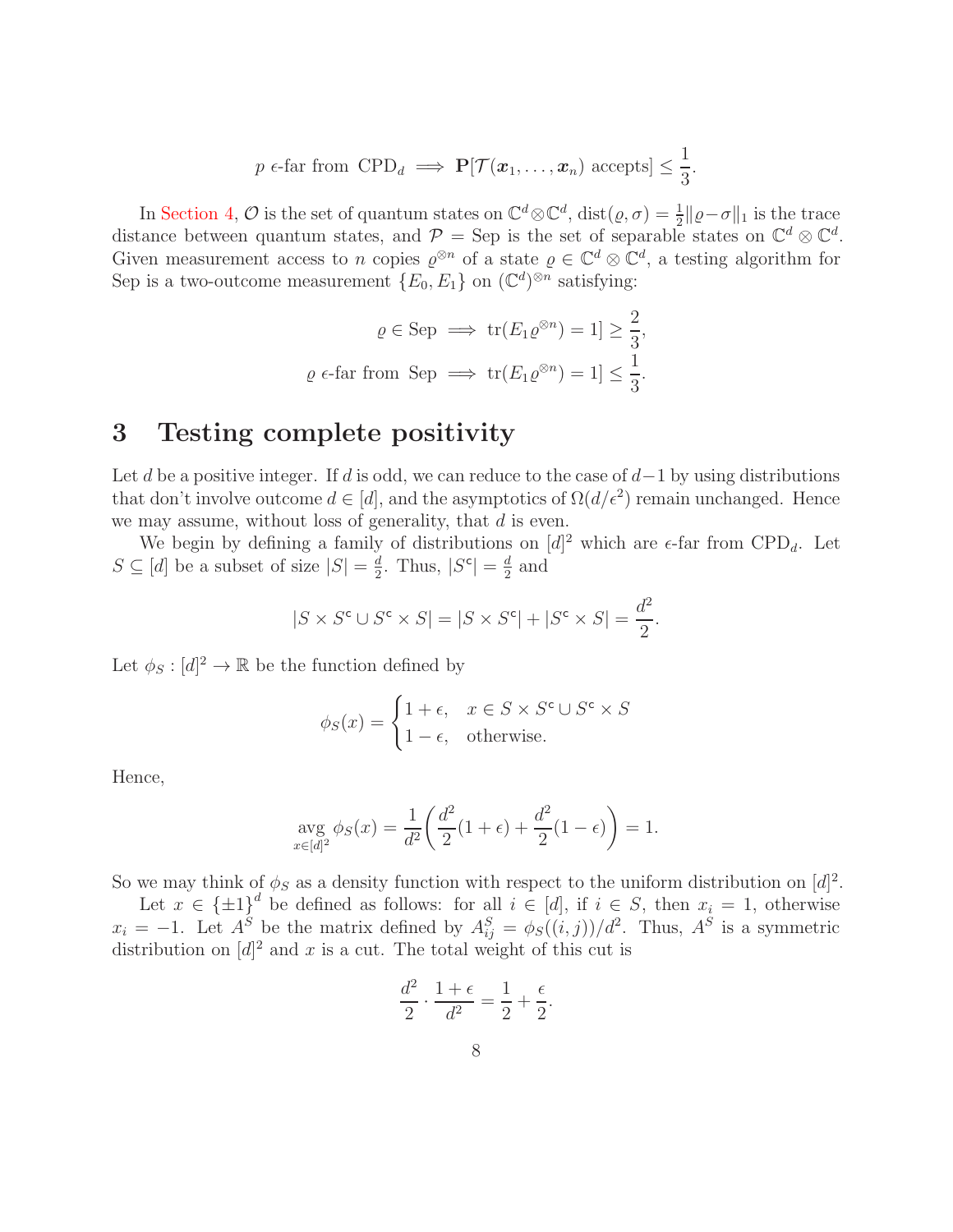Therefore, for every subset  $S \subseteq [d]$ , the distribution  $A^S$  is not completely positive. Moreover,  $x^{\mathsf{T}} A^S x = -\epsilon$ , so, by [Proposition 2.6,](#page-5-0)

$$
||A^S - B||_1 \ge \epsilon
$$

for every CP distribution  $B$  (where the matrix norm is entry-wise). In other words, for every subset  $S \subseteq [d]$  with  $|S| = \frac{d}{2}$  $\frac{d}{2}$ ,  $A^S$  is a distribution on  $[d]^2$  which is  $\epsilon$ -far in  $\ell^1$  distance from every CP distribution on  $[d]^2$ .

Fix  $\Omega = [d]^2$  and let  $\phi : \Omega^n \to \mathbb{R}$  denote the function defined by

$$
\phi(x) = \underset{\substack{S \subseteq [d] \\ |S| = d/2}}{\text{avg}} \phi_S(x_1) \cdots \phi_S(x_n).
$$

Let  $\mathcal{D}_n$  denote the distribution on  $\Omega^n$  defined by the density  $\phi$  and let  $d_{\chi^2}(\_,\_)$  denote the  $\chi^2$ -distance between probability distributions, i.e. for distributions  $\mathcal{P}$  and  $\mathcal{Q}$  on  $\Omega$ ,

$$
d_{\chi^2}(\mathcal{P}, \mathcal{Q}) = \mathop{\mathbf{E}}_{\boldsymbol{x}\sim\mathcal{Q}} \left[ \left( \frac{\mathcal{P}(\boldsymbol{x})}{\mathcal{Q}(\boldsymbol{x})} - 1 \right)^2 \right].
$$

<span id="page-8-0"></span>The following proposition will be shown to imply our lower bound:

Proposition 3.1. If  $d_{\chi^2}(\mathcal{D}_n, \mathrm{Unif}_{d^2}^{\otimes n}) \geq \frac{1}{3}$  $\frac{1}{3}$ , then  $n = \Omega(d/\epsilon^2)$ .

*Proof.* Let H denote the uniform distribution over subsets  $S \subseteq [d]$  with  $|S| = d/2$ . Thus,

$$
d_{\chi^2}(\mathcal{D}_n, \text{Unif}_{d^2}^{\otimes n}) = \left(\sum_{x \in \Omega^n} \frac{\mathcal{D}_n(x)^2}{\text{Unif}_{d^2}^{\otimes n}(x)}\right) - 1
$$
  
\n
$$
= \left(\sum_{x \in \Omega^n} \frac{\phi(x)^2}{d^{2n}}\right) - 1
$$
  
\n
$$
= \mathop{\mathbf{E}}_{\mathbf{z} \sim \text{Unif}_{d^2}^{\otimes n}} \phi(\mathbf{x})^2 - 1
$$
  
\n
$$
= \mathop{\mathbf{E}}_{\mathbf{z} \sim \text{Unif}_{d^2}^{\otimes n}} \left[\left(\mathop{\mathbf{E}}_{S \sim \mathcal{H}} \phi_S(x_1) \cdots \phi_S(x_n)\right)^2\right] - 1
$$
  
\n
$$
= \mathop{\mathbf{E}}_{\mathbf{z} \sim \text{Unif}_{d^2}^{\otimes n}} \left[\mathop{\mathbf{E}}_{S, S' \sim \mathcal{H}} \phi_S(x_1) \cdots \phi_S(x_n) \phi_{S'}(x_1) \cdots \phi_{S'}(x_n)\right] - 1
$$
  
\n
$$
= \mathop{\mathbf{E}}_{S, S' \sim \mathcal{H}} \mathop{\mathbf{E}}_{\mathbf{z} \sim \text{Unif}_{d^2}^{\otimes n}} \phi_S(x_1) \cdots \phi_S(x_n) \phi_{S'}(x_1) \cdots \phi_{S'}(x_n) - 1
$$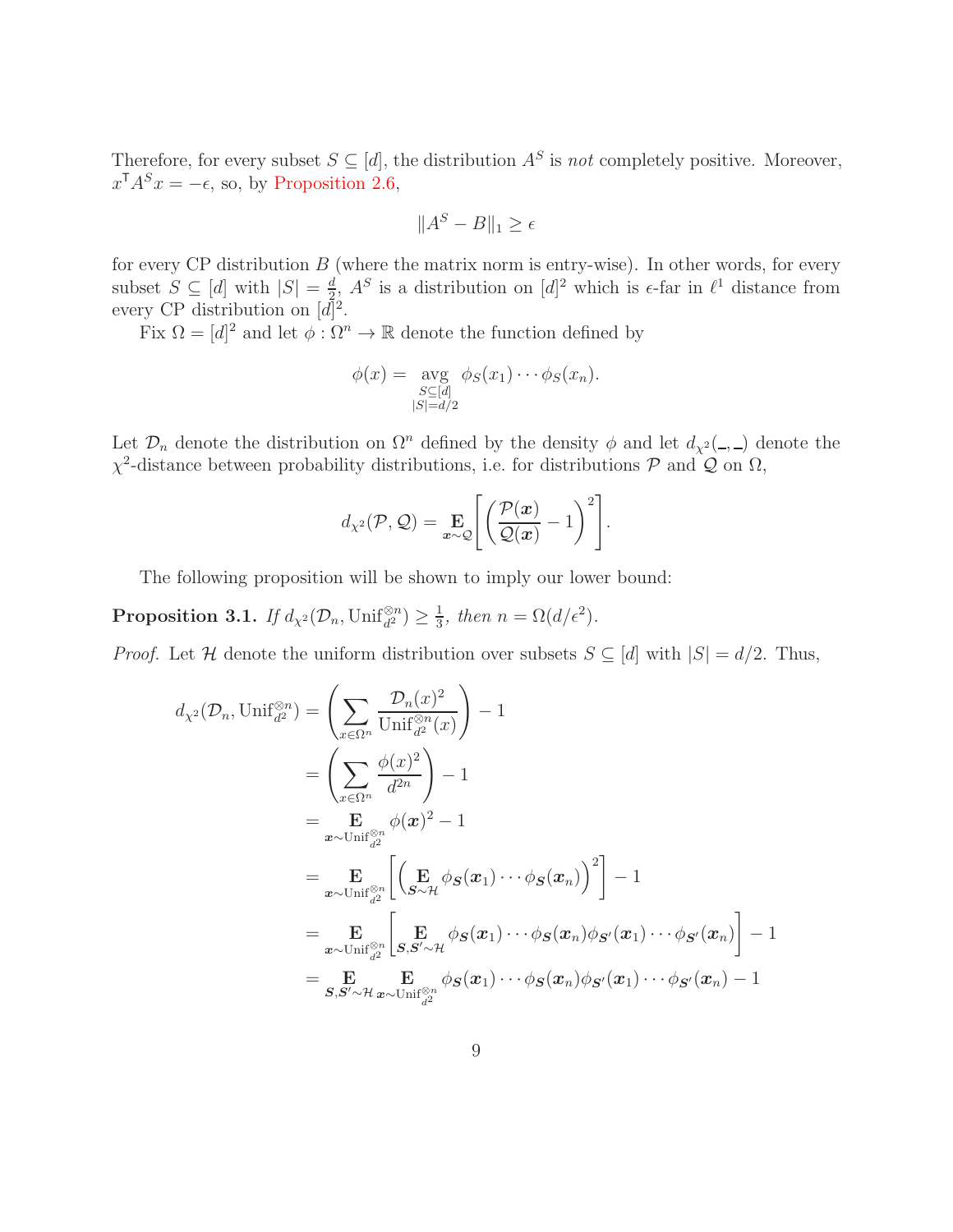$$
= \mathop{\mathbf{E}}_{\mathcal{S},\mathcal{S}^\prime \sim \mathcal{H}}\biggl[\biggl(\mathop{\mathbf{E}}_{\mathbf{x} \sim \text{Unif}_{d^2}} \phi_{\mathcal{S}}(\mathbf{x}) \phi_{\mathcal{S}^\prime}(\mathbf{x})\biggr)^n\biggr] - 1.
$$

For a subset  $E \subseteq [d]$ , let  $\chi_E$  be the  $\pm 1$ -valued indicator function defined by  $\chi_E(x) = 1$  if  $x \in E$  and  $\chi_E(x) = -1$  otherwise. Note that  $\phi_E(x) = 1 - \chi_E(x_1)\chi_E(x_2)\epsilon$  for all  $x \in \Omega$ . Hence,

$$
\phi_{\mathbf{S}}(\mathbf{x})\phi_{\mathbf{S}'}(\mathbf{x})=1-(\chi_{\mathbf{S}}(\mathbf{x}_1)\chi_{\mathbf{S}}(\mathbf{x}_2)+\chi_{\mathbf{S}'}(\mathbf{x}_1)\chi_{\mathbf{S}'}(\mathbf{x}_2))\epsilon+\chi_{\mathbf{S}}(\mathbf{x}_1)\chi_{\mathbf{S}}(\mathbf{x}_2)\chi_{\mathbf{S}'}(\mathbf{x}_1)\chi_{\mathbf{S}'}(\mathbf{x}_2)\epsilon^2.
$$

For a fixed outcome of S and x uniformly random,  $\chi_{\mathbf{S}}(x_1)$  and  $\chi_{\mathbf{S}}(x_2)$  are independent uniform  $\pm 1$ -valued bits. So, in expectation, the terms involving just  $\epsilon$  in the expression above drop out. Moreover,  $\chi_{\bm{S}}(\bm{x}_1)\chi_{\bm{S}'}(\bm{x}_1)$  and  $\chi_{\bm{S}}(\bm{x}_2)\chi_{\bm{S}'}(\bm{x}_2)$  are independent. Hence,

$$
\mathop{\mathbf{E}}_{\boldsymbol{x}\sim \text{Unif}_{d^2}} \phi_{\boldsymbol{S}}(\boldsymbol{x})\phi_{\boldsymbol{S}'}(\boldsymbol{x}) = 1 - \epsilon^2\cdot \left(\mathop{\mathbf{E}}_{\boldsymbol{x}\sim \text{Unif}_{d^2}} \chi_{\boldsymbol{S}}(\boldsymbol{x}_1)\chi_{\boldsymbol{S}'}(\boldsymbol{x}_1)\right)^2
$$

Let  $r = |S \cap S'|$ , where  $S, S' \sim H$ , and let  $\delta$  denote the mean of  $\chi_{S}(x_1)\chi_{S'}(x_1)$  appearing above. It is easy to check that  $\delta = 4r/d - 1$ . Thus,

$$
d_{\chi^2}(\mathcal{D}_n, \text{Unif}_{d^2}^{\otimes n}) \leq \mathop{\mathbf{E}}_{\mathcal{S}, \mathcal{S}' \sim \mathcal{H}} \left[ \left( 1 + \epsilon^2 \delta^2 \right)^n \right] - 1
$$
  

$$
\leq \mathop{\mathbf{E}}_{\mathcal{S}, \mathcal{S}' \sim \mathcal{H}} \left[ \exp(\epsilon^2 \delta^2)^n \right] - 1
$$
  

$$
= \mathop{\mathbf{E}}_{\mathcal{S}, \mathcal{S}' \sim \mathcal{H}} \left[ \exp(n\epsilon^2 \delta^2) \right] - 1.
$$

Since  $\exp(n\epsilon^2 \delta^2) - 1 \ge 0$ ,

$$
\mathop{\mathbf{E}}_{\mathbf{S},\mathbf{S}'\sim\mathcal{H}}\big[\exp(n\epsilon^2\boldsymbol{\delta})\big] - 1 = \int_0^\infty \mathop{\mathbf{P}}_{\mathbf{S},\mathbf{S}'\sim\mathcal{H}}\big[\exp(n\epsilon^2\boldsymbol{\delta}^2) - 1 \ge t\big]dt.
$$

Since  $\exp(n\epsilon^2 \delta^2) - 1 \ge t$  is equivalent to

$$
r \ge \frac{d}{4} + \frac{d}{4} \cdot \left(\frac{\log(1+t)}{n\epsilon^2}\right)^{\frac{1}{2}}
$$

it follows that

$$
d_{\chi^2}(\mathcal{D}_n, \mathrm{Unif}_{d^2}^{\otimes n}) \leq \int_0^\infty \mathop{\mathbf{P}}_{\mathcal{S}, \mathcal{S}' \sim \mathcal{H}} \bigg[ \mathbf{r} \geq \frac{d}{4} + \frac{d}{4} \sqrt{f(t)} \bigg] dt,
$$

where  $f(t) = \log(1+t)/n\epsilon^2$ .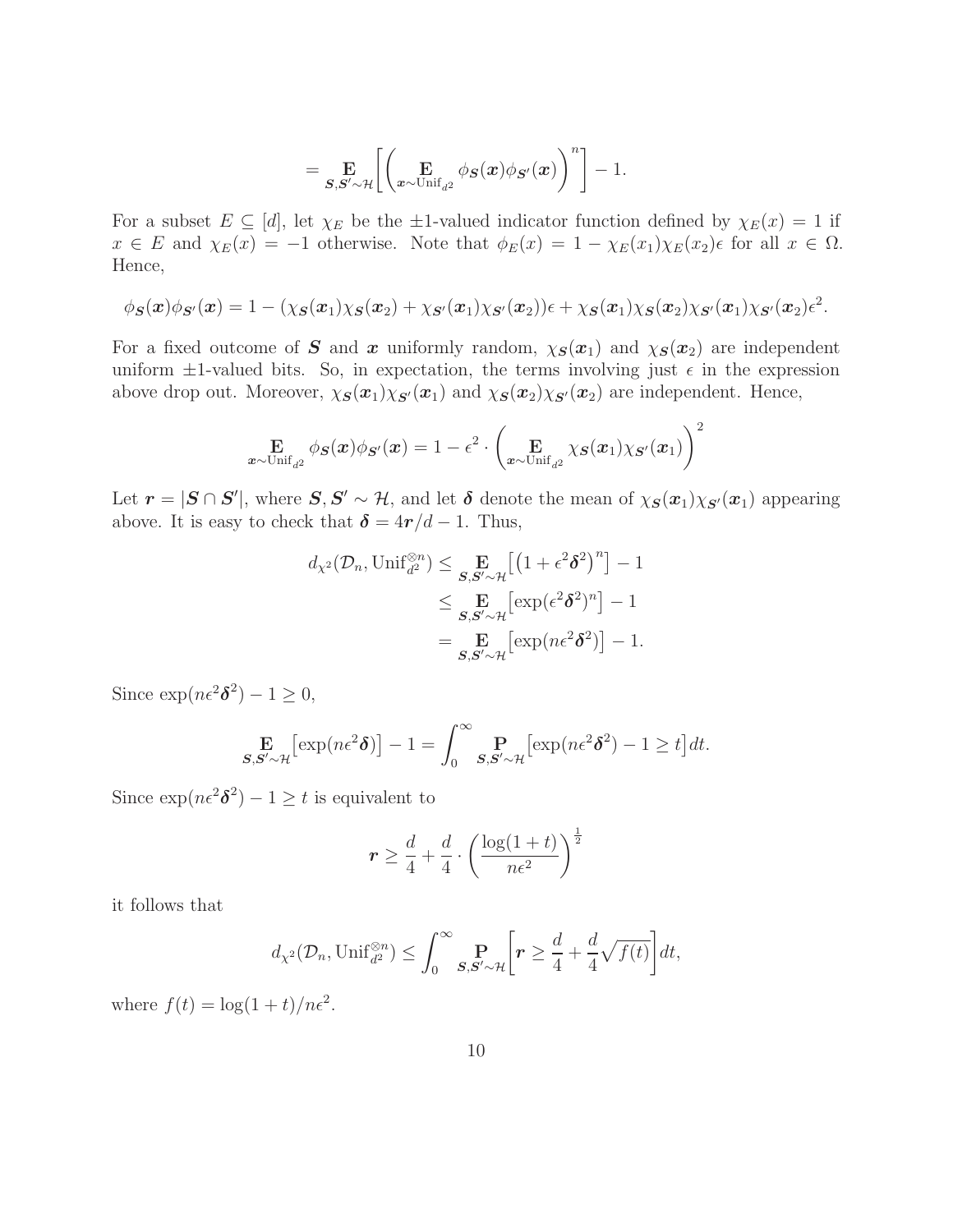<span id="page-10-0"></span>Since  $\mathbf{r} = |\mathbf{S} \cap \mathbf{S}'|$  is invariant under permutations of [d], it follows that r is distributed according to the hypergeometric distribution with  $d/2$  draws from a set of d elements with  $d/2$ successes. If  $\boldsymbol{X}$  is a random variable distributed according to the hypergeometric distribution with m draws from a set of N elements with k successes, then (see e.g.  $[Ska13]$ )

$$
\mathbf{P}\left[\frac{\mathbf{X}}{m} \ge \frac{k}{N} + s\right] \le \exp(-2s^2 m).
$$

Hence,

$$
\Pr_{\mathcal{S}, \mathcal{S}' \sim \mathcal{H}} \left[ \mathbf{r} \cdot \frac{2}{d} \ge \frac{1}{2} + t \right] = \Pr_{\mathcal{S}, \mathcal{S}' \sim \mathcal{H}} \left[ \mathbf{r} \ge \frac{d}{4} + \frac{dt}{2} \right] \le \exp(-dt^2),
$$

whence,

$$
\Pr_{\mathcal{S}, \mathcal{S}' \sim \mathcal{H}} \left[ \mathbf{r} \ge \frac{d}{4} (\sqrt{f(t)} + 1) \right] \le \exp(-df(t)/4).
$$

Therefore,

$$
d_{\chi^2}(\mathcal{D}_n, \text{Unif}_{d^2}^{\otimes n}) \le \int_0^\infty \exp(-df(t)/4)dt
$$
  
= 
$$
\int_0^\infty \exp\left(-\frac{d}{4n\epsilon^2}\log(1+t)\right)dt
$$
  
= 
$$
\int_0^\infty \left(\frac{1}{1+t}\right)^c dt,
$$
  
= 
$$
\frac{1}{c-1},
$$

where  $c = d/4n\epsilon^2$ . Since  $d_{\chi^2}(\mathcal{D}_n, \text{Unif}_{d^2}^{\otimes n}) \geq 1/3$ , it follows that  $c \leq 4$ , so  $n \geq d/16\epsilon^2$ . Therefore,  $n = \Omega(d/\epsilon^2)$ , as needed.

Let  $d_{TV}(\underline{\hspace{1cm}},\underline{\hspace{1cm}})$  denote the total variation distance between probability distributions. Let  $p \in \text{CPD}_d$  and let q be a distribution  $\epsilon$ -far from  $\text{CPD}_d$ .

A testing algorithm  $f: ([d]^2)^n \to \{0,1\}$  for complete positivity determines a probability event  $E \subseteq ([d]^2)^n$  satisfying  $p^{\otimes n}(E) \ge 2/3$  and  $q^{\otimes n}(E) \le 1/3$ . Hence,  $\text{Unif}_{d^2}^{\otimes n}(E) \ge 2/3$ and, since  $\mathcal{D}_n$  is supported on distributions  $\epsilon$ -far from CPD<sub>d</sub>,  $\mathcal{D}_n(E) \leq 1/3$ . Therefore,  $d_{\text{TV}}(\mathcal{D}_n, \text{Unif}_{d^2}^{\otimes n}) \ge 1/3$  and the following corollary establishes the lower bound:

**Corollary 3.2.** If  $d_{TV}(\mathcal{D}_n, \text{Unif}_{d^2}^{\otimes n}) \geq 1/3$ , then  $n = \Omega(d/\epsilon^2)$ .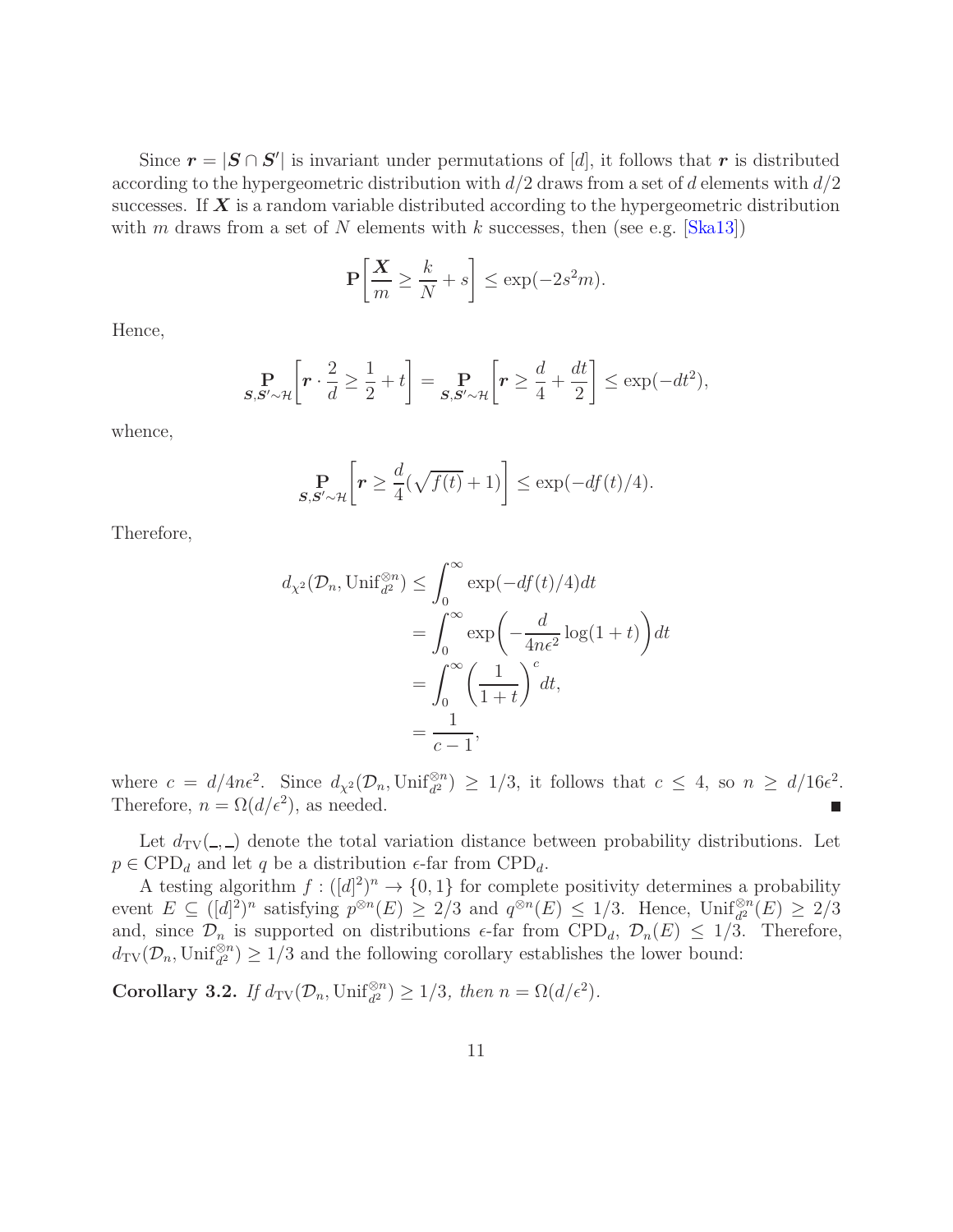*Proof.* For all distributions  $\mu$  and  $\nu$ ,  $2d_{\text{TV}}(\mu, \nu)^2 \leq d_{\chi^2}(\mu, \nu)$ . Hence,

$$
(d/4n\epsilon^2 - 1)^{-1} \ge d_{\chi^2}(\mathcal{D}_n, \mathrm{Unif}_{d^2}^{\otimes n}) \ge 2d_{\mathrm{TV}}(\mathcal{D}_n, \mathrm{Unif}_{d^2}^{\otimes n})^2 \ge \frac{2}{9},
$$

where the first inequality is obtained in the proof of [Proposition 3.1.](#page-8-0) Therefore,  $n = \Omega(d/\epsilon^2)$ .

#### 3.1 Hardness of learning completely positive distributions

Given our  $\Omega(d/\epsilon^2)$  lower bound for testing if a distribution p on  $[d] \times [d]$  is completely positive, it is natural to ask whether one can improve the trivial upper bound of  $O(d^2/\epsilon^2)$ . This trivial upper bound comes from fully learning p to  $\epsilon/2$  accuracy in trace distance and then checking if the estimate is  $\epsilon/2$ -close to CP. A natural strategy for improving the testing upper bound is the testing by learning method; if we could show an  $o(d^2/\epsilon^2)$  upper bound for learning an unknown p on  $[d] \times [d]$  under the assumption that it is CP, this would yield an improved testing upper bound. However, here we show that this is not possible.

**Theorem 3.3.** Let  $\mathcal{L}$  be an algorithm that gets as input a parameter  $0 < \epsilon < \frac{1}{2}$  as well as access to n samples from a completely positive probability distribution p on  $[d] \times [d]$ . Suppose  $\mathcal L$ is guaranteed to output a hypothesis distribution  $\hat{p}$  satisfying  $d_{TV}(p, \hat{p}) \leq 0.1\epsilon$  with probability at least  $\frac{2}{3}$ . Then  $n \geq \Omega(d^2/\epsilon^2)$ .

Proof. By the Fano inequality method, it suffices to construct completely positive distributions  $p_1, \ldots, p_N$  on  $[d] \times [d]$  with:

<span id="page-11-0"></span>(i) 
$$
N \ge 2^{\Omega(d^2)}
$$
; (ii)  $d_{\text{TV}}(p_i, p_j) > 0$  for all  $i \ne j$ ; (iii)  $\text{KL}(p_i || p_j) \le O(\epsilon^2)$  for all  $i \ne j$ , (2)

where  $KL(\_ \parallel \_ )$  denotes Kullback–Leibler divergence.

To get started on this, let  $\mathcal I$  denote the set of  $\binom{d}{2}$ <sup>d</sup>) "upper-triangular" pairs  $\{(i,j) \in$  $[d] \times [d] : i < j$ ; similar to before we may assume, without of loss of generality, that d is a multiple of 4 and hence  $|\mathcal{I}|$  is even. Given  $(i, j) \in \mathcal{I}$ , let us define the probability distribution  $q_{(i,j)}$  on  $[d] \times [d]$  by:

$$
q_{(i,j)}
$$
 has probability mass  $\frac{1}{4}$  on each of  $(i, i)$ ,  $(i, j)$ ,  $(j, i)$ ,  $(j, j)$ .

Note that  $q_{(i,j)}$  is a product distribution, namely the two-fold product of the distribution on [d] that puts mass  $\frac{1}{2}$  on i and mass  $\frac{1}{2}$  on j. Thus any mixture of  $q_{(i,j)}$ 's is a completely positive distribution.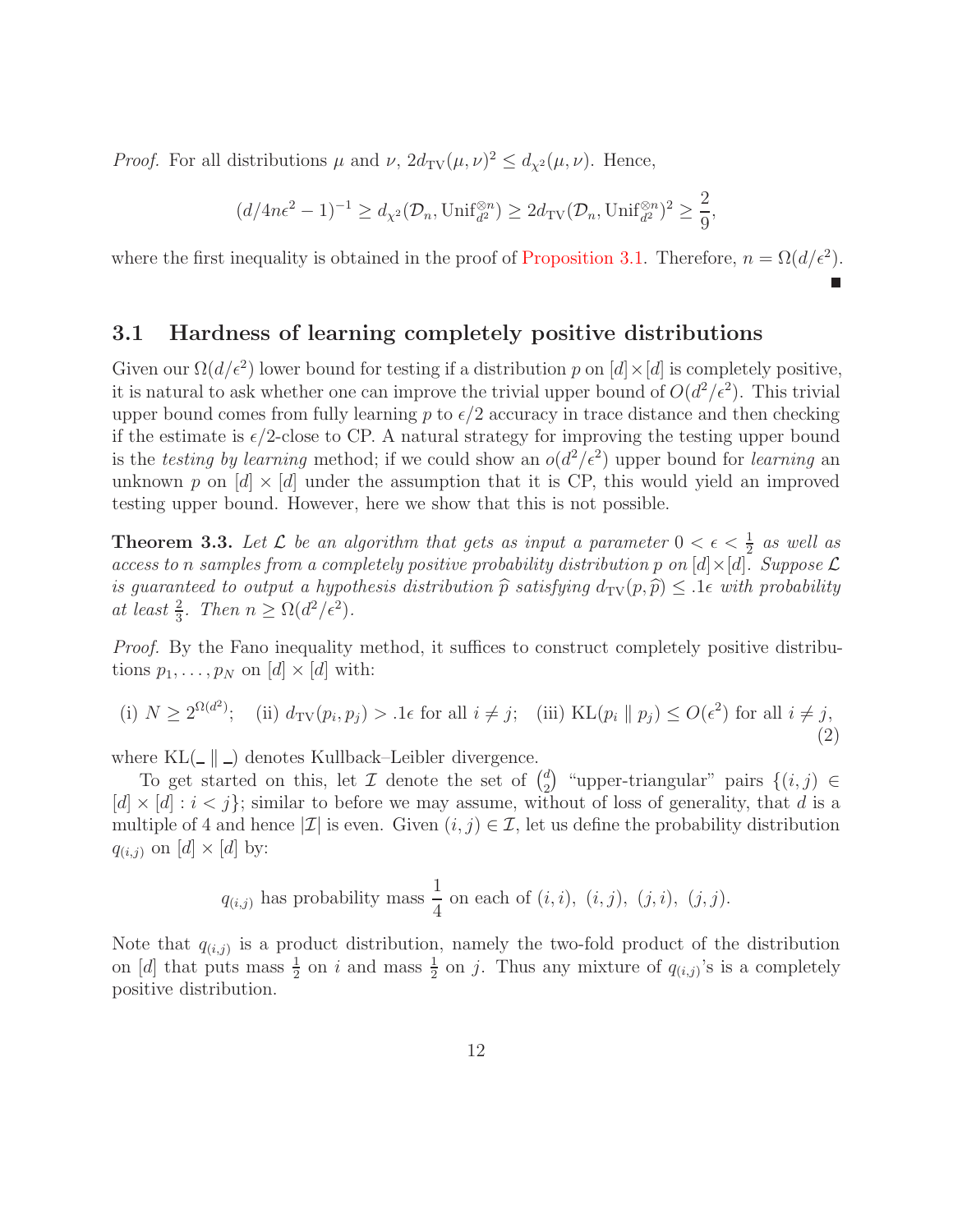Next, let  $\mathcal{M} = (e_1, \ldots, e_m)$  denote an arbitrary perfect matching on  $\mathcal{I}$ , where  $m = \frac{1}{2}$  $rac{1}{2}$  $\binom{d}{2}$  $\binom{d}{2}$ . If  $e = ((i_0, j_0), (i_1, j_1))$  is a typical matched pair from M, define the following two completely positive distributions:

$$
r_e^{(0)} = \frac{1+\epsilon}{2}q_{(i_0,j_0)} + \frac{1-\epsilon}{2}q_{(i_1,j_1)}, \qquad r_e^{(1)} = \frac{1-\epsilon}{2}q_{(i_0,j_0)} + \frac{1+\epsilon}{2}q_{(i_1,j_1)}.
$$

Next, given  $\omega \in \{0,1\}^m$ , define the following completely positive distribution:

$$
\widetilde{p}_{\omega} = \underset{k=1...m}{\text{avg}} r_{e_k}^{(\omega_k)}.
$$

That is,  $\tilde{p}_{\omega}$  is an equal mixture of some half of the the  $r_e^{(\cdot)}$  distributions, with  $\omega$  selecting which of  $r_e^{(0/1)}$  is taken for each  $e \in \mathcal{M}$ .

Let us now consider the "diagonal" probability mass of the  $\tilde{p}_{\omega}$  distributions. First, since every  $q_{(i,j)}$  puts  $\frac{1}{2}$  of its probability mass on diagonal elements, the same is true of the  $r_e^{(\cdot)}$ and  $\widetilde{p}_{\omega}$  distributions. Furthermore, it is easy see that  $\widetilde{p}_{\omega}(i, i) = \frac{1+\delta_{\omega}^{i}}{2d}$  for numbers  $\delta_{\omega}^{i} \in [-\epsilon, \epsilon]$ for all  $i \in [d]$  and  $\omega \in \{0,1\}^m$ . Thus for each  $\omega \in \{0,1\}^m$  we may construct a "correcting" distribution  $u_{\omega}$  on  $[d] \times [d]$ , completely supported on diagonal elements with  $u_{\omega}(i, i) = \frac{1-\delta_{\omega}^i}{d}$  $\frac{\partial \omega/2}{d},$ such that

$$
p_\omega \coloneqq \frac{1}{2}\widetilde{p}_\omega + \frac{1}{2}u_\omega
$$

has  $p_{\omega}(i, i) = \frac{3}{4d}$  for all  $i \in [d]$ . In other words, each  $p_{\omega}$  has  $\frac{3}{4}$  of its probability mass on the diagonal, and is uniform on the diagonal elements. Furthermore, the distributions  $p_{\omega}$  are still completely positive, since every diagonal distribution is completely positive.

Our final collection of CP distributions  $p_1, \ldots, p_N$  satisfying [Equation \(2\)](#page-11-0) will be a subset of the  $p_{\omega}$ 's. Since any two  $p_{\omega}$ ,  $p_{\omega'}$  agree on the diagonal elements, we may calculate:

$$
d_{\mathrm{TV}}(p_{\omega}, p_{\omega'}) = \sum_{(i,j)\in\mathcal{I}} |p_{\omega}(i,j) - p_{\omega'}(i,j)| = \frac{1}{2} \underset{k=1...m}{\mathrm{avg}} \left\{ \frac{\frac{\epsilon}{2}}{0} \quad \text{if } \omega_k \neq \omega'_k \right\} = \frac{\Delta(\omega, \omega')}{4m} \epsilon,
$$

where  $\Delta(\_ ,\_ )$  is Hamming distance. One may similarly compute

$$
KL(p_{\omega} \parallel p_{\omega'}) = \frac{\Delta(\omega, \omega')}{8m} \epsilon \ln \left( \frac{1+\epsilon}{1-\epsilon} \right) \le \frac{3\Delta(\omega, \omega')}{8m} \epsilon^2,
$$

where the inequality used  $\epsilon < \frac{1}{2}$ . To complete the proof via [Equation \(2\),](#page-11-0) it remains to choose a subset of  $N = 2^{\Omega(m)} = 2^{\Omega(d^2)}$  elements of  $\{0, 1\}^m$  such that any two distinct chosen  $\omega, \omega'$  have  $\Delta(\omega, \omega') \geq 0.4m$ . This is easily done via the probabilistic method, or an explicit error-correcting code. П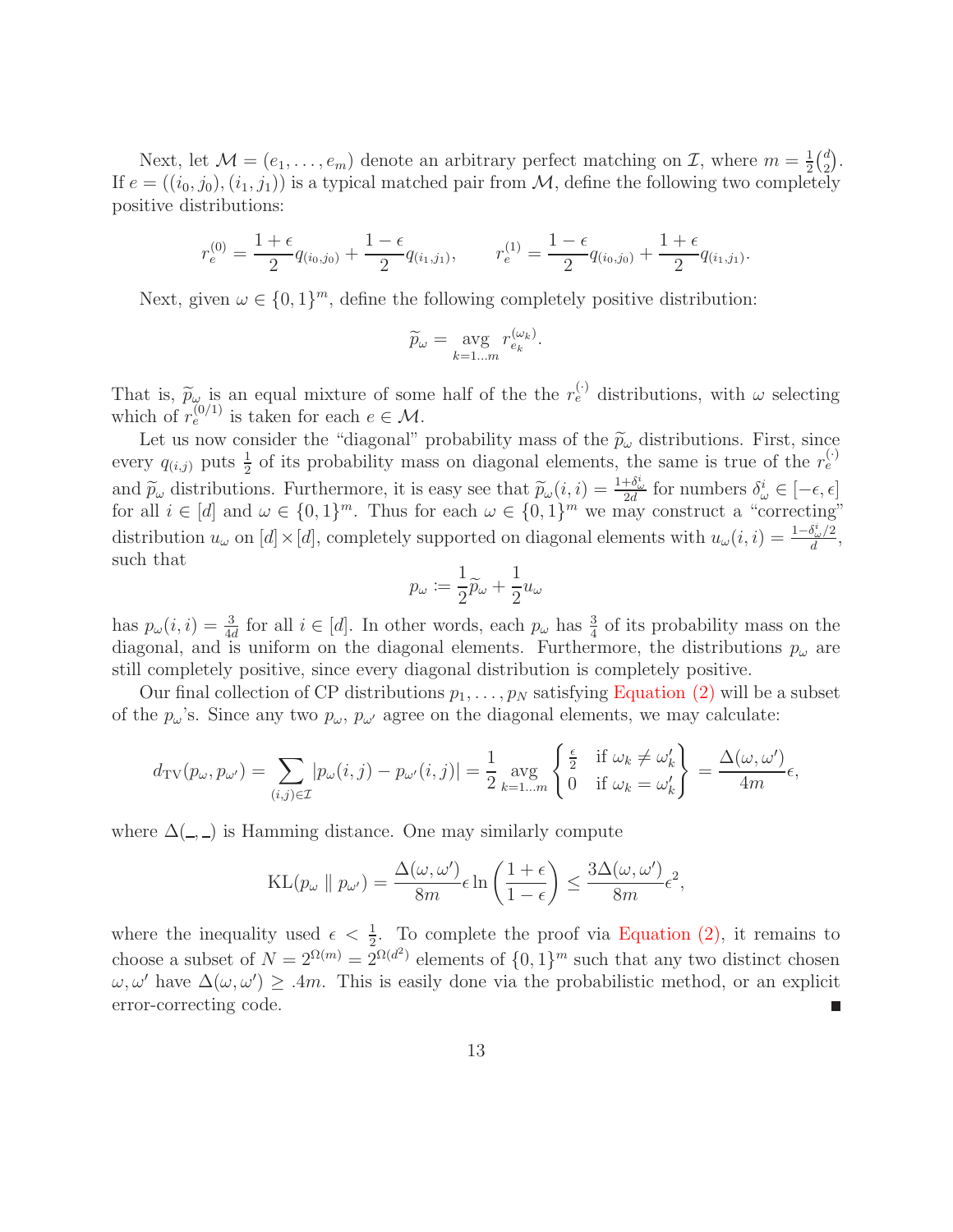### <span id="page-13-3"></span><span id="page-13-1"></span>4 Testing separability

Let d be a positive integer. As in the previous section, we may assume, without loss of generality, that  $d$  is even.

Let  $\mathcal{H} = \mathbb{C}^d \otimes \mathbb{C}^d$ , let  $U(\mathcal{H})$  denote the set of unitary operators on  $\mathcal{H}$ , and recall that Sep denotes the set of separable states on  $\mathcal{H}$ . For all operators T on  $\mathcal{H}$ , let  $||T||_p$  denote the Schatten p-norm of T, viz.  $||T||_p = (\text{tr}(|T|^p))^{\frac{1}{p}}$ , where  $|T| = \sqrt{T^{\dagger}T}$  is the absolute value of the operator T. Let  $d_{tr}(\varrho, \sigma) = \frac{1}{2} ||\varrho - \sigma||_1$  denote the trace distance between quantum states  $\rho$  and  $\sigma$ .

We begin by defining a family of quantum states which are with high probability  $O(\epsilon)$ -far from Sep. For  $0 \leq \epsilon \leq 1/2$ , let  $D_{\epsilon}$  be the diagonal matrix on H defined by

$$
D_{\epsilon} = \text{diag}\bigg(\frac{1+2\epsilon}{d^2},\ldots,\frac{1+2\epsilon}{d^2},\frac{1-2\epsilon}{d^2},\ldots,\frac{1-2\epsilon}{d^2}\bigg),
$$

where  $tr(D_{\epsilon}) = 1$ , and let  $D$  denote the family of all quantum states on  $H$  with the same spectrum as  $D_{\epsilon}$ , viz.  $\mathcal{D} = \{ U D_{\epsilon} U^{\dagger} \mid U \in U(\mathcal{H}) \}.$ 

<span id="page-13-0"></span>Our lower bound will rely on the following theorem which follows immediately from [\[OW15,](#page-18-5) Lemma 2.22 and Theorem 4.2]:

**Theorem 4.1.**  $\Omega(d^2/\epsilon^2)$  copies are necessary to test whether a quantum state  $\varrho$  on  $\mathcal{H}$  is the maximally mixed state or  $\rho \in \mathcal{D}$ .

If U is a random unitary on H distributed according to the Haar measure, then  $\rho =$  $U\mathsf{D}_{\epsilon}U^{\dagger}$  is a random element of  $D$ . This induced probability measure is invariant under conjugation by a fixed unitary: for all  $V \in U(H)$ ,  $V \varrho V^{\dagger}$  has the same distribution as  $\varrho$ . We want to show the following:

<span id="page-13-2"></span>**Lemma 4.2.** There is a universal constant  $C_0$  such that for all  $C_0/\sqrt{d} \leq \epsilon \leq 1/2$ , the following holds when  $\boldsymbol{\varrho} = \boldsymbol{U} \mathsf{D}_{\epsilon} \boldsymbol{U}^{\dagger}$  is a uniformly random state in  $\mathcal{D}$ :

$$
\mathbf{P}[\forall \sigma \in \text{Sep}, \ \|\boldsymbol{\varrho} - \sigma\|_1 \geq 2\epsilon] \geq \frac{2}{3}.
$$

As  $\epsilon$  tends to zero, the elements of D get closer to the maximally mixed state and eventu-ally become separable, by the Gurvits–Barnum theorem [\[GB02\]](#page-17-5). Indeed, if  $\epsilon \leq 1/(2\sqrt{d^2-1})$ , then  $\mathcal{D} \subseteq$  Sep. Hence, some assumption on  $\epsilon$  is necessary for [Lemma 4.2](#page-13-2) to hold.

[Lemma 4.2](#page-13-2) and [Theorem 4.1](#page-13-0) easily imply the desired lower bound:

**Theorem 4.3.** Let  $\varrho$  be a quantum state on  $\mathbb{C}^d \otimes \mathbb{C}^d$  and let  $\epsilon = \Omega(1/\sqrt{d})$ . Testing if  $\varrho$  is separable or  $\epsilon$ -far from Sep in trace distance requires  $\Omega(d^2/\epsilon^2)$  copies of  $\varrho$ .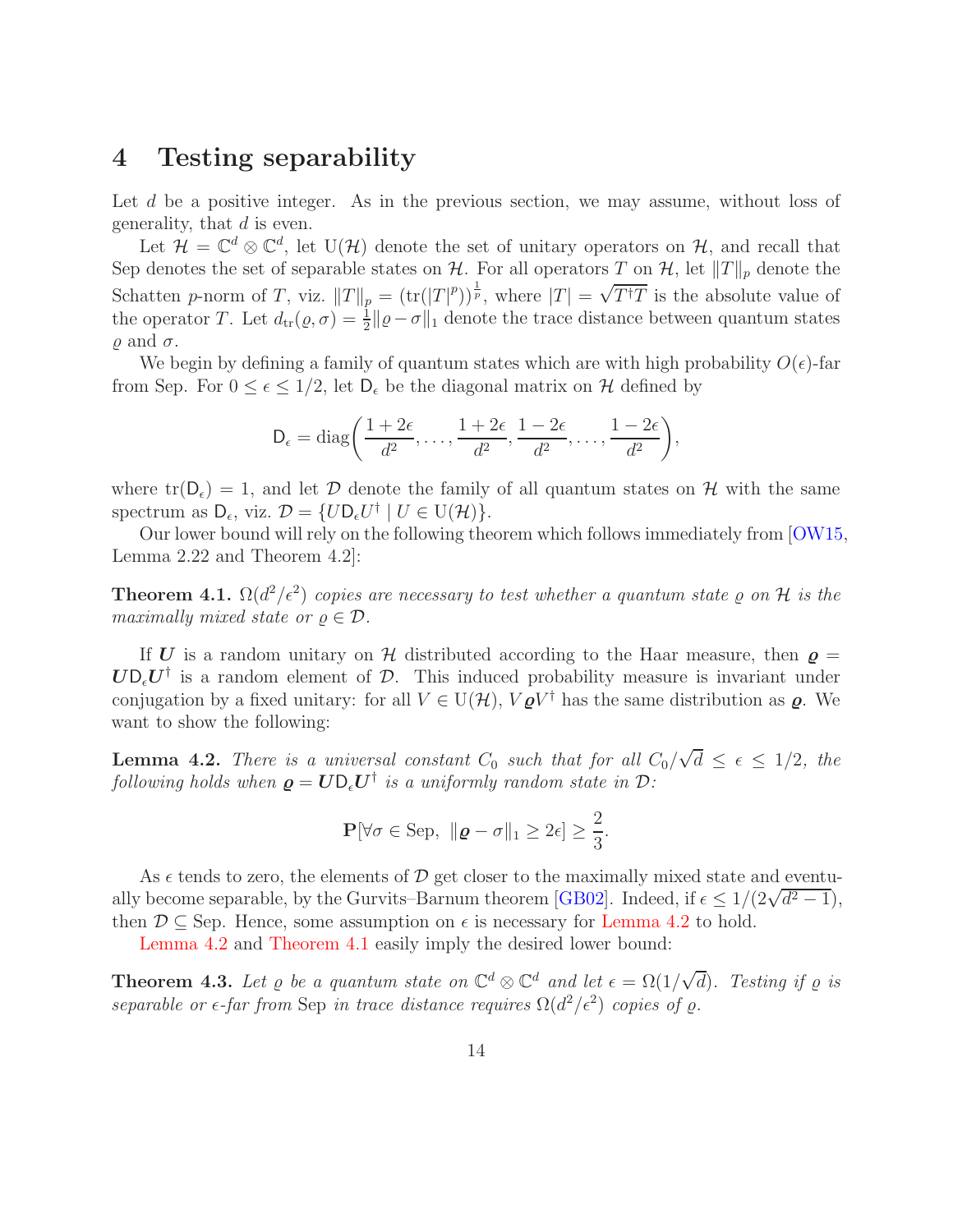<span id="page-14-2"></span>*Proof.* Let  ${E_0, E_1}$  be a measurement corresponding to a separability testing algorithm using *n* copies of  $\varrho$ . To apply the lower bound in [Theorem 4.1,](#page-13-0) we use  $\{E_0, E_1\}$  to define an algorithm that decides w.h.p. if a state  $\varrho$  is equal to the maximally mixed state  $\frac{1}{d^2}$  or  $\varrho \in \mathcal{D}$ .

Let  $\varrho^{\otimes n}$  be given with either  $\varrho \in \mathcal{D}$  or  $\varrho = \frac{1}{d^2}$ . Note that, for all  $\varrho \in \mathcal{D}$ ,  $d_{\text{tr}}(\varrho, \frac{1}{d^2}) \geq \epsilon$ holds. Let U be a random unitary. If  $\varrho$  is the maximally mixed state, then  $V \varrho V^{\dagger} = \varrho$  for all  $V \in U(H)$ , so  $(\mathbf{U}\varrho \mathbf{U}^{\dagger})^{\otimes n} = \varrho^{\otimes n}$ . Otherwise,  $\mathbf{U}\varrho \mathbf{U}^{\dagger}$  is a random state in  $\mathcal{D}$ .

Applying the separability test  $\{E_0, E_1\}$  to  $\boldsymbol{U}\varrho \boldsymbol{U}^{\dagger}$ , we have that:

(i) if  $\boldsymbol{U}\varrho\boldsymbol{U}^{\dagger}=\varrho=\frac{\mathbb{1}}{d^2}$ , then  $\boldsymbol{U}\varrho\boldsymbol{U}^{\dagger}$  is separable, so

$$
\operatorname{tr}((\boldsymbol{U}\varrho\boldsymbol{U}^{\dagger})^{\otimes n}E_1)=\operatorname{tr}(\varrho^{\otimes n}E_1)\geq \frac{2}{3}.
$$

(ii) if  $\rho \in \mathcal{D}$ , then the probability of error is

$$
\mathbf{E} \operatorname{tr}((\mathbf{U}\varrho \mathbf{U}^{\dagger})^{\otimes n} E_1) \le \mathbf{P}[\mathbf{U}\varrho \mathbf{U}^{\dagger} \text{ is } \epsilon\text{-close to Sep}] + \mathbf{P}[\text{test fails} \mid \mathbf{U}\varrho \mathbf{U}^{\dagger} \text{ is } \epsilon\text{-far from Sep}]
$$
  

$$
\le \frac{1}{3} + \frac{1}{3} \cdot \frac{2}{3} = \frac{5}{9},
$$

where the second inequality follows from [Lemma 4.2.](#page-13-2)

Thus, using the separability test, we can distinguish w.h.p. between  $\varrho = \frac{1}{d^2}$  and  $\varrho \in \mathcal{D}$  using *n* copies of  $\varrho$ . Therefore, by [Theorem 4.1,](#page-13-0)  $n = \Omega(d^2/\epsilon^2)$ .

It remains to show that [Lemma 4.2](#page-13-2) holds. Its proof relies on two main facts: first, that Sep is approximated by a polytope with  $exp(O(d)))$  vertices which are separable pure states; and, second, that a random element of  $\mathcal D$  is  $\epsilon$ -far from a fixed pure state except with probability  $\exp(-O(d)).$ 

<span id="page-14-1"></span>The first fact follows from the next lemma which is a rephrasing of [\[AS17b,](#page-17-4) Lemma 9.4]:

**Lemma 4.4.** There exists a constant  $C > 0$  such that, for every dimension d, there is a family N of pure product states on H (i.e. states of the form  $|x \otimes y\rangle \langle x \otimes y|$  with  $x, y \in \mathbb{C}^d$ ) with  $|\mathcal{N}| \leq C^d$  satisfying

$$
conv(\mathcal{N} \cup -\mathcal{N}) \subseteq \mathrm{Sep}_{\pm} \subseteq 2 conv(\mathcal{N} \cup -\mathcal{N}).
$$

Now, we wish to upper bound the probability that a random element of  $\mathcal D$  is  $\epsilon$ -far from a fixed pure state. The following result provides a sufficient condition for a state  $\sigma$  on  $\mathcal{H}$  to be  $\epsilon$ -far from a state  $\rho \in \mathcal{D}$ :

<span id="page-14-0"></span>**Proposition 4.5.** Let  $\varrho \in \mathcal{D}$  be arbitrary and let  $W = \frac{1}{d^2} - \varrho$ . For all quantum states  $\sigma$  on  $\mathcal{H}, \text{ if } \text{tr}(\sigma W) \geq -\epsilon \|W\|_{\infty}, \text{ then } \|\varrho - \sigma\|_1 \geq \epsilon.$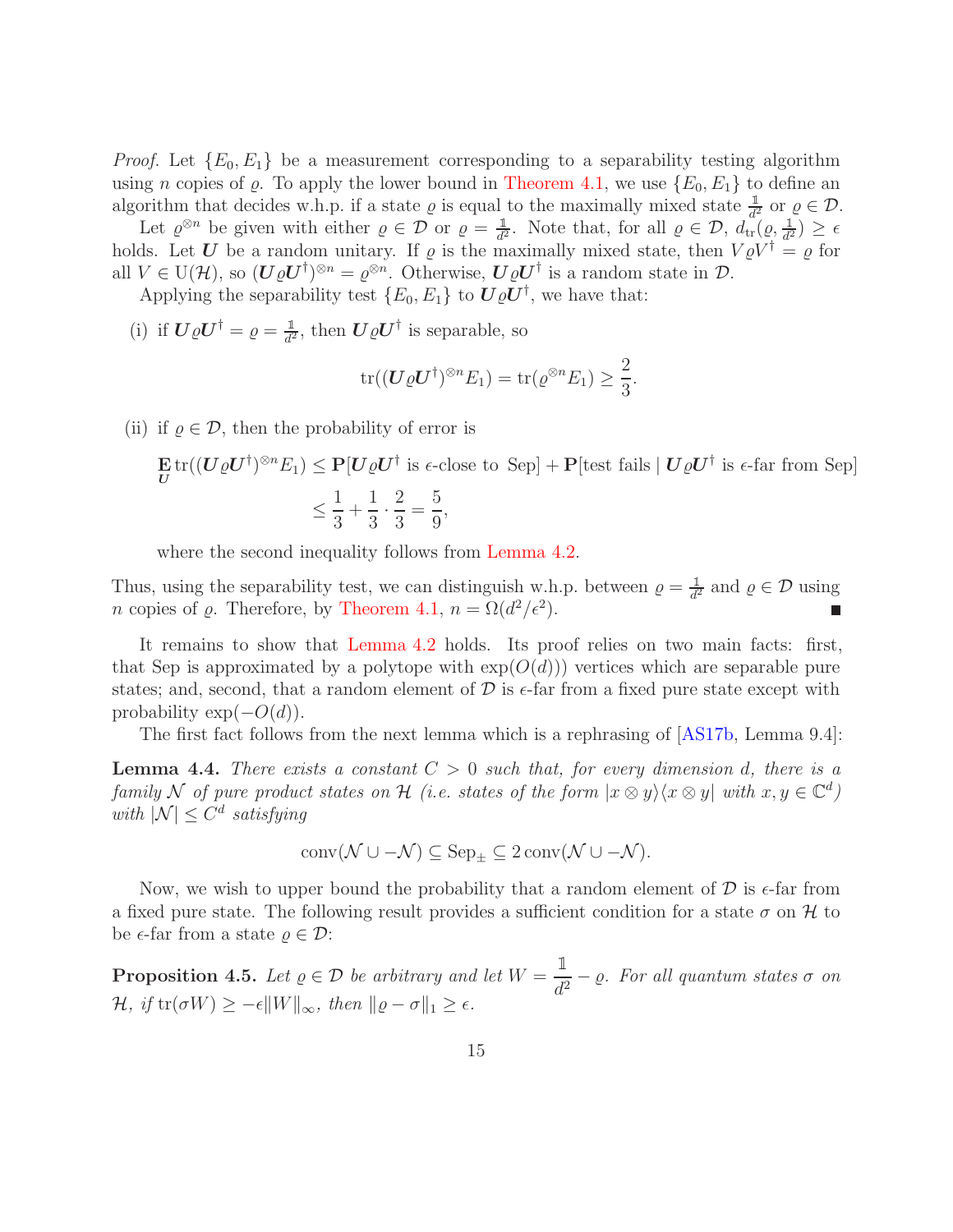Proof. Note that

$$
\text{tr}(\varrho W) = \frac{1}{d^2} - \text{tr}(\varrho^2) = \frac{1}{d^2} - \frac{1 + 4\epsilon^2}{d^2} = -\frac{4\epsilon^2}{d^2},
$$
  

$$
||W||_{\infty} = \left\| \frac{1}{d^2} - D_{\epsilon} \right\|_{\infty} = \frac{2\epsilon}{d^2}.
$$

By Hölder's inequality for matrices,  $tr((\sigma - \varrho)W) \le ||\sigma - \varrho||_1 \cdot ||W||_{\infty}$ . Hence,

$$
\|\sigma - \varrho\|_1 \ge \frac{\text{tr}(\sigma W) - \text{tr}(\varrho W)}{\|W\|_{\infty}} = 2\epsilon + \frac{\text{tr}(\sigma W)}{\|W\|_{\infty}}.
$$

When  $\sigma = |x\rangle\langle x|$  with  $x \in \mathcal{H}$  and  $\rho = U \mathsf{D}_{\epsilon} U^{\dagger}$ , we have

<span id="page-15-1"></span>
$$
\text{tr}(|x\rangle\langle x|W) = \langle x|W|x\rangle
$$
  
\n
$$
= \langle x|\left(\frac{1}{d^2} - U\mathbf{D}_{\epsilon}U^{\dagger}\right)|x\rangle
$$
  
\n
$$
= \langle x|U\left(\frac{1}{d^2} - \mathbf{D}_{\epsilon}\right)U^{\dagger}|x\rangle
$$
  
\n
$$
= ||W||_{\infty} \cdot \langle x|UZU^{\dagger}|x\rangle,
$$
 (3)

where  $Z = diag(-1, \ldots, -1, 1, \ldots, 1)$  is just  $\mathbb{1}/d^2 - D_{\epsilon}$  divided by  $||W||_{\infty}$ . Hence,  $||\varrho |x\rangle\langle x|\|_1 \geq \epsilon$  holds if  $\langle x|UZU^{\dagger}|x\rangle \geq -\epsilon$ .

Since we are interested in the case when  $\rho = U D_{\epsilon} U^{\dagger}$  is random, it suffices to show that  $\langle x|UZU^{\dagger}|x\rangle$  concentrates in the interval  $[-\epsilon, \epsilon]$ . This fact follows easily from the next lemma:

<span id="page-15-0"></span>**Lemma 4.6.** Let k be a positive even integer. If  $u \in \mathbb{C}^k$  is a uniformly random unit vector, then, for sufficiently large  $k$ ,

$$
\mathbf{P}\bigg[|\langle \boldsymbol{u} | Z | \boldsymbol{u} \rangle| \ge \frac{1}{2} c k^{-1/4} \bigg] \le 4 \exp(-\sqrt{k}c^2/8),
$$

where  $Z = \text{diag}(1, \ldots, 1, -1, \ldots, -1)$  is a  $k \times k$  diagonal matrix with  $tr(Z) = 0$  and c may be any positive constant.

*Proof.* Let  $u = (a_1 + ib_1, \ldots, a_k + ib_k) \in \mathbb{C}^k$  be a uniformly random unit vector with  $a_1, \ldots, a_k, b_1, \ldots, b_k \in \mathbb{R}$  and let  $v \in \mathbb{R}^{2k}$  be defined by

$$
\boldsymbol{v}=(\boldsymbol{a}_1,\ldots,\boldsymbol{a}_{\frac{k}{2}},\boldsymbol{b}_1,\ldots,\boldsymbol{b}_{\frac{k}{2}},\boldsymbol{a}_{\frac{k}{2}+1},\ldots,\boldsymbol{a}_k,\boldsymbol{b}_{\frac{k}{2}+1},\ldots,\boldsymbol{b}_k).
$$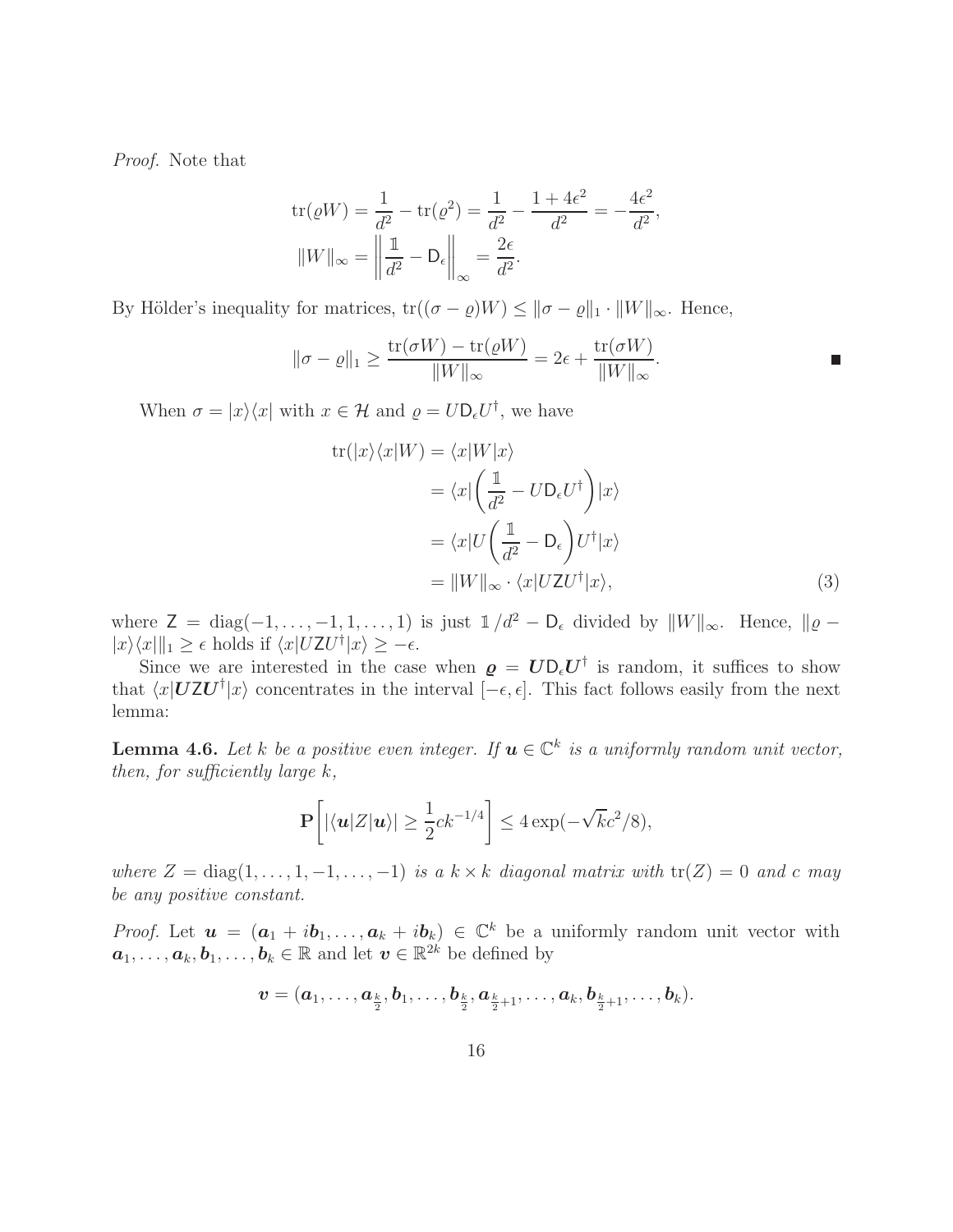<span id="page-16-1"></span>Let D be the  $2k \times 2k$  diagonal matrix  $D = diag(1, \ldots, 1, -1, \ldots, -1)$  with  $tr(D) = 0$ . Thus, v is a uniformly random real unit vector such that  $\langle v|D|v\rangle = \langle u|Z|u\rangle$ .

Let  $x_1, \ldots, x_k, y_1, \ldots, y_k \in \mathbb{R}$  be 2k standard Gaussian random variables. Let  $X =$  $x_1^2 + \cdots + x_k^2$  and  $Y = y_1^2 + \cdots + y_k^2$ . By the rotational symmetry of multivariate Gaussian random variables,  $\boldsymbol{v}$  has the same distribution as

$$
\frac{(\boldsymbol{x}_1,\dots,\boldsymbol{x}_k,\boldsymbol{y}_1,\dots,\boldsymbol{y}_k)}{\sqrt{\boldsymbol{X}+\boldsymbol{Y}}}.
$$

Hence,  $\langle v|D|v\rangle$  and  $\frac{X-Y}{X+Y}$  have the same distribution. Since X and Y are independent  $\chi^2$ random variables with  $k$  degrees of freedom each, it holds that (see e.g. [\[Wai19,](#page-18-11) Example 2.11])

$$
\mathbf{P}\left[\left|\frac{\mathbf{X}}{k}-1\right|\geq t\right] \leq 2\exp(-kt^2/8),
$$

for all  $t \in (0,1)$  and similarly for Y. Hence, for  $t = ck^{-1/4}$ , we have  $\mathbf{P}\left[|\mathbf{X} - k| \ge ck^{3/4}\right] \le$  $2 \exp(-\sqrt{kc^2}/8).$ 

If  $|\mathbf{X} - k| < ck^{3/4}$  and  $|\mathbf{Y} - k| < ck^{3/4}$ , then, for k sufficiently large,

$$
|\langle \mathbf{v} | D | \mathbf{v} \rangle| = \frac{|\mathbf{X} - \mathbf{Y}|}{\mathbf{X} + \mathbf{Y}} \le \frac{2ck^{3/4}}{2k - 2ck^{3/4}} = \frac{c}{k^{1/4} - 1} < \frac{1}{2}ck^{-1/4}.
$$

Hence,  $\mathbf{P}[|\langle \boldsymbol{v}|D|\boldsymbol{v}\rangle| < \frac{1}{2}$  $\frac{1}{2}ck^{-1/4}] \geq 1 - 4\exp(-\sqrt{k}c^2/8).$ 

If U is a random unitary distributed according to the Haar measure on  $U(\mathcal{H})$  and  $x \in \mathcal{H}$ is a fixed unit vector, then  $u = U|x\rangle$  is a uniformly random unit vector in H. Hence, we can apply [Lemma 4.6](#page-15-0) to  $|\langle \mathbf{u} | \mathbf{Z} | \mathbf{u} \rangle|$  to get

$$
\mathbf{P}[|\langle x|\mathbf{U}\mathbf{Z}\mathbf{U}^{\dagger}|x\rangle| \geq \epsilon] \leq 4\exp(-dc^2/8),\tag{4}
$$

<span id="page-16-0"></span>П

where c is an arbitrary positive constant and  $\epsilon \geq \frac{1}{2}$  $\frac{1}{2}cd^{-1/2}$ .

We now have all the elements needed to prove [Lemma 4.2:](#page-13-2)

*Proof of [Lemma 4.2.](#page-13-2)* Let  $\boldsymbol{\varrho} = \boldsymbol{U} \boldsymbol{D}_{\epsilon} \boldsymbol{U}^{\dagger}$  be a uniformly random element of  $\mathcal D$  and let  $\boldsymbol{W} =$  $\frac{1}{d^2} - \varrho$ . Thus, assuming  $\epsilon \geq cd^{-1/2}$ ,

$$
\mathbf{P}[\forall \sigma \in \text{Sep}, d_{\text{TV}}(\varrho, \sigma) \ge \epsilon] \n= \mathbf{P}[\forall \sigma \in \text{Sep}, \|\varrho - \sigma\|_1 \ge 2\epsilon] \n\ge \mathbf{P}[\forall \sigma \in \text{Sep}, \text{tr}(\sigma \mathbf{W}) \ge -2\epsilon ||\mathbf{W}||_{\infty}] \quad \text{(by Proposition 4.5)}
$$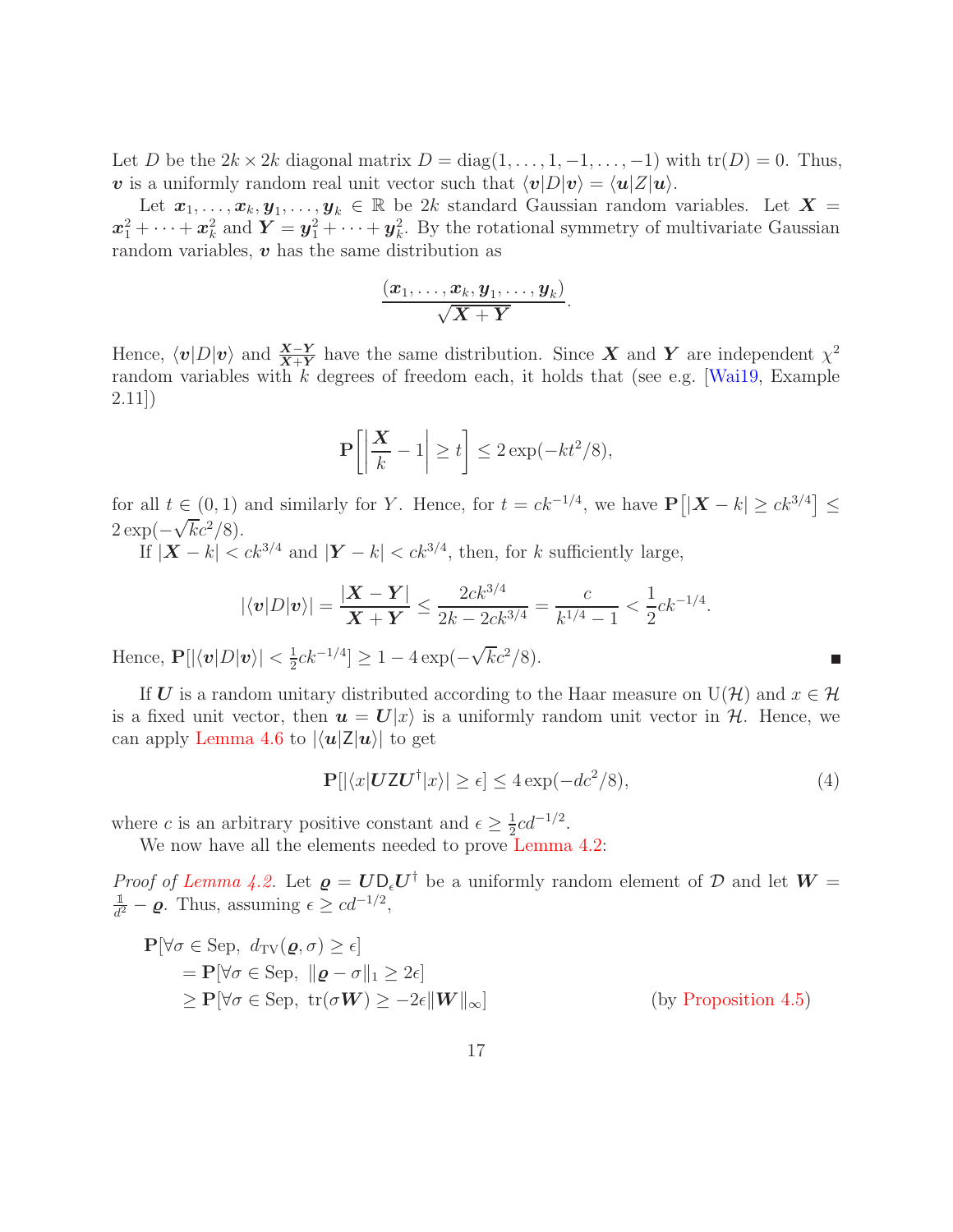$$
\geq P[\forall \sigma \in 2 \text{ conv}(\mathcal{N} \cup -\mathcal{N}), \text{ tr}(\sigma W) \geq -2\epsilon ||W||_{\infty}] \qquad \text{(by Lemma 4.4)}
$$
\n
$$
= P[\forall |x\rangle\langle x| \in \mathcal{N} \cup -\mathcal{N}, 2 \text{ tr}(|x\rangle\langle x|W) \geq -2\epsilon ||W||_{\infty}] \qquad \text{(by convexity)}
$$
\n
$$
= P[\forall |x\rangle\langle x| \in \mathcal{N}, |\langle x|UZU^{\dagger}|x\rangle| \leq \epsilon] \qquad \text{(by Equation (3))}
$$
\n
$$
\geq 1 - \sum_{|x\rangle\langle x| \in \mathcal{N}} P[|\langle x|UZU^{\dagger}|x\rangle| > \epsilon] \qquad \text{(by Equation (4))}
$$
\n
$$
\geq 1 - |\mathcal{N}| \cdot 4 \exp(-dc^{2}/8) \qquad \text{(by Equation (4))}
$$
\n
$$
= 1 - 4 \exp(d(\log C - c^{2}/8)) \qquad \text{(since } |\mathcal{N}| = C^{d}).
$$

Hence, if  $c = \sqrt{8(\log C + 1)}$ , then

$$
\mathbf{P}[\forall \sigma \in \text{Sep}, \ d_{\text{TV}}(\varrho, \sigma) \ge \epsilon] \ge 1 - 4 \exp(d(\log C - c^2/8))
$$

$$
= 1 - 4 \exp(-d)
$$

$$
\ge \frac{2}{3},
$$

 $\blacksquare$ 

for  $d \geq \log 12$ .

## References

<span id="page-17-5"></span><span id="page-17-4"></span><span id="page-17-3"></span><span id="page-17-2"></span><span id="page-17-1"></span><span id="page-17-0"></span>[AS17a] Guillaume Aubrun and Stanis aw Szarek. Dvoretzky's theorem and the complexity of entanglement detection. Discrete Analysis, pages Paper No. 1, 20, 2017. [2](#page-1-0) [AS17b] Guillaume Aubrun and Stanisław Szarek. Alice and Bob Meet Banach. American Mathematical Society, 2017. [7,](#page-6-0) [15](#page-14-2) [Dia77] Persi Diaconis. Finite forms of de Finetti's theorem on exchangeability. Synthese, 36(2):271–281, October 1977. [2](#page-1-0) [DPS04] Andrew C. Doherty, Pablo A. Parrilo, and Federico M. Spedalieri. Complete family of separability criteria. Physical Review A, 69(2), Feb 2004. [2](#page-1-0) [GB02] Leonid Gurvits and Howard Barnum. Largest separable balls around the maximally mixed bipartite quantum state. Physical Review A, 66(6), Dec 2002. [14](#page-13-3) [GM12] Bernd Gärtner and Jiří Matoušek. Approximation Algorithms and Semidefinite Programming. Springer Berlin Heidelberg, 2012. [4](#page-3-4)